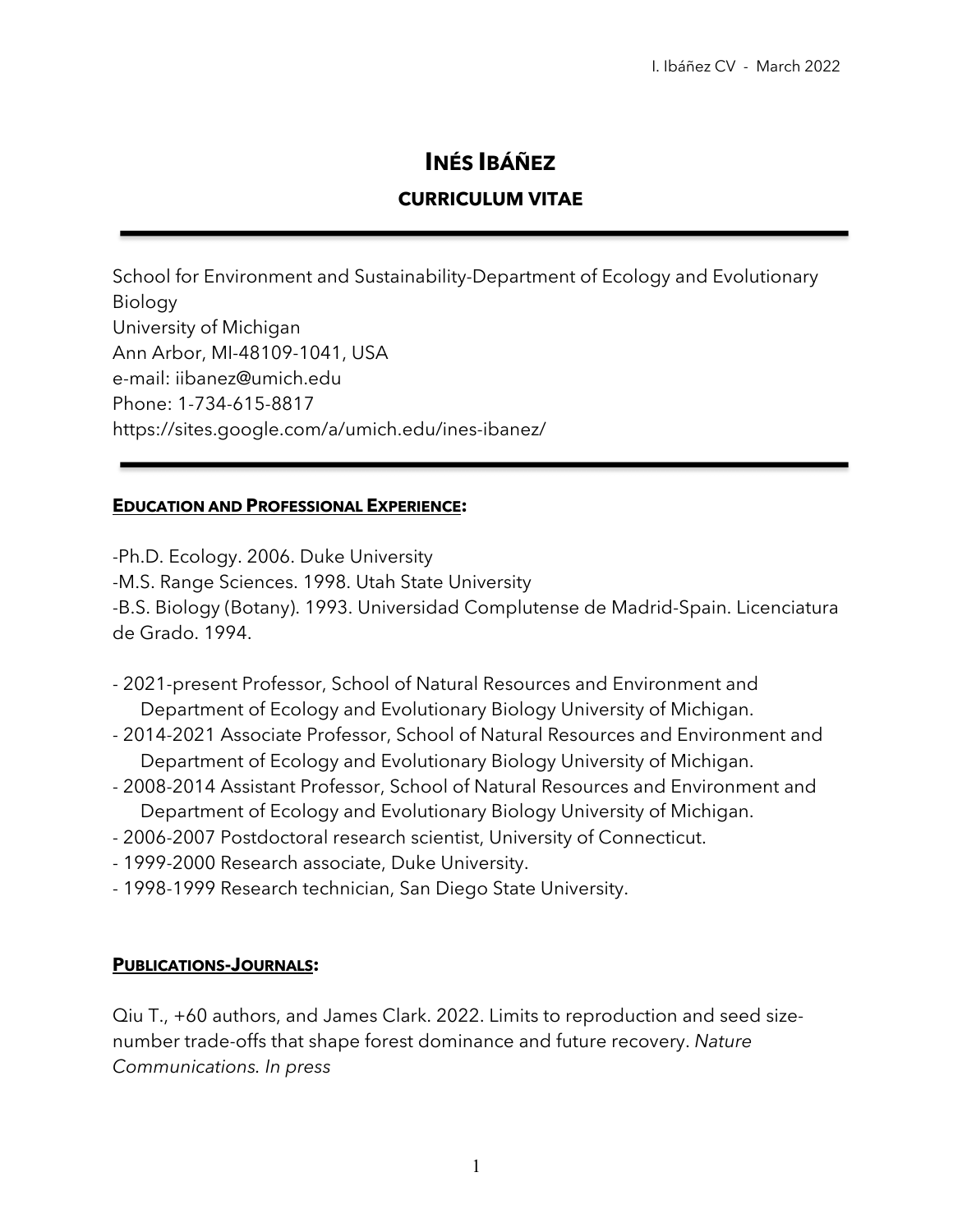Journe, V., 60 authors, Clark, J.S. 2022. Globally, tree fecundity exceeds productivity gradients. *Ecology Letters. In press.*

Wang, X. and **Ibáñez, I.** 2022. The contrasting effects of local environmental conditions on tree growth between populations at different latitudes. *Forests* 13, 429 doi.org/10.3390/f13030429

Sharma, S. Andrus, R., Bergeron, Y., Bogdziewicz, M., Bragg, D. C., Brockway, D., Cleavitt, N.L., Courbaud, B., Das, A.J., Dietze, M., Fahey, T.J., Franklin, J.,F., Gilbert, G.S., Greenberg, C.H., Guo, Q., Hille Ris Lambers, J., **Ibanez, I.**, Johnstone, J.F., Kilner, C.L., Knops, J.M.H., Koenig, W.D., Kunstler, G., LaMontagne, J.M., Macias, D., Moran, E., Myers, J.A., Parmenter, R., Pearse, I.S., Poulton-Kamakura, R., Redmond, M.D., Reid, C.D., Rodman, K,C., Scher, C.L., Schlesinger, W.H., Steele, M.A., Stephenson, N.L., Swenson, J.J., Swift, M., Veblen, T.T., Whipple, A,V., Whitham, T,G., Wion, A.P., Woodall, C.W., Zlotin, R., Clark, J,.S. 2022. North American tree migration paced by climate in the West, lagging in the East. *PNAS* 119(3): e2116691118 https://doi.org/10.1073/pnas.2116691118

Pellitier, P., **Ibáñez**, **I.**, Zak, D.R., Argiroff, W., and Acharya, K. 202.1 Ectomycorrhizal access to organic nitrogen mediates  $CO<sub>2</sub>$  fertilization response in a dominant temperate tree. *Nature Communications* 12: 5403 https://doi.org/10.1038/s41467- 021-25652-x

Qiu, T., M.C. Aavena, Acuna, R. Andrus, D. Ascoli, Y. Bergeron, R. Berretti, M. Bogdziewicz, T. Boivin, R. Bonal, T. Caignard, R. Calama, J.J. Camarero, C. Clark, B. Courbaud, S. Delzon, S. Donoso Calderon, W. Farfan-Rios, C.A. Gehring, G.S. Gilbert, C.H. Greenberg, Q. Guo, J. Hille Ris Lambers, K. Hoshizaki, **I. Ibáñez**, V. Journé, C.L. Kilner, R. Kobe, W.D. Koenig, G. Kunstler, J.M. LaMontagne, M. Ledwon, J.A. Lutz, R. Motta, J.A. Myers, T.A. Nagel, C.L. Nuñez, I.S. Pearse, Ł. Piechnik, J. Poulson, R. Poulton-Kamakura, M.D. Redmond, C.D. Reid, K.C. Rodman, C.L. Scher, H. Schmidt Van Marle, B. Seget, S. Sharma, M. Silman, J.J. Swenson, M. Swift, M. Uriarte, G. Vacchiano, T.T. Veblen, A.V. Whipple, T.G. Whitham, A.P. Wion, J.Wright, K. Zhu, J.K. Zimmerman, M. Zywiec, and J.S. Clark. 2021. Is There Tree Senescence? The Fecundity Evidence. *PNAS* DOI: 10.1073/pnas.2106130118.

Sotnik, G., Fischer A.P., Cousins, S. and **Ibáñez, I.** 2021. A transdisciplinary typology of change identifies new categories of adaptations and forms of co-adaptation in coupled human and natural systems *Sustainability Science* 16: 1609-1623 https://doi.org/10.1007/s11625-021-00979-y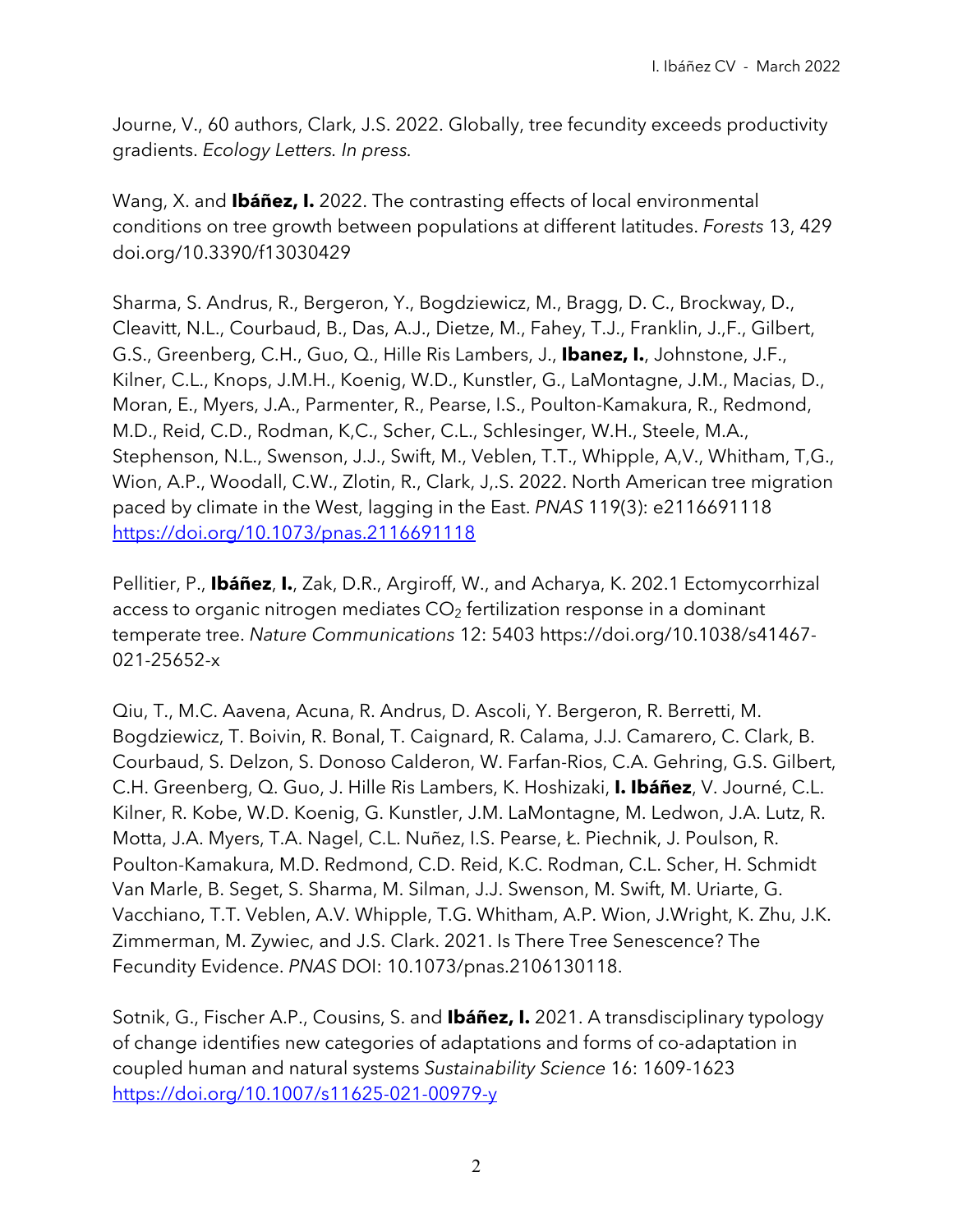Lee, B.R. and **Ibáñez, I.** 2021. Improved phenological escape can help temperate tree seedlings maintain demographic performance under climate change conditions. *Global Change Biology* 27(16): 3883-3897 . https://doi.org/10.1111/gcb.15678

Lee, B.T. and **Ibáñez, I.** Spring phenological escape is critical for the survival of temperate tree seedlings. *Functional Ecology* (in press) http://doi.org/10.1111/1365- 2435.13821

**Ibáñez, I.**, Liu, G., Petri, L., Schaffer-Morrison, S., & Schueller, S. 2021. Assessing vulnerability and resistance to plant invasions A native community perspective. *Invasive Plant Science and Management, 14*(2), 64-74. doi:10.1017/inp.2021.15 \*WSSA Outstanding Paper Award

Juno, E. and **Ibáñez, I**. 2021. Biochar application and soil transfer in tree restoration. A meta-analysis and field experiment. *Ecological Restoration* 49 (3): 158-167 doi: 10.3368/er.39.3.158

Vilà, M., Beaury, E.M, Blumenthal, D., Bradley, B.A., Early, E., Laginhas, B.B., Trillo, A., Dukes, J.S., Sorte, C.J.B, & **Ibáñez, I.** Understanding the combined impacts of weeds and climate change on crops. 2021. *Environmental Research Letters* 16 034043 https://doi.org/10.1088/1748-9326/abe14b

Clark, J.S., et al (62 coauthors). 2021. Continent-wide tree fecundity driven by indirect climate effects. *Nature Communications* 1242 https://doi.org/10.1038/s41467-020- 20836-3

Carman, J., Zint, M., Burkett, E., & **Ibáñez, I.** 2020. The role of interest in climate change instruction. *Science Education*. https://doi.org/10.1002/sce.21610

McCollum, C. and **Ibáñez I.** 2020. Soil moisture gradients and climate change: predicting growth of a critical boreal tree species. *Canadian Journal of Forest Research* 50. https://doi.org/10.1139/cjfr-2019-0397

Wallingford, P.D, Morelli, T.L., Allen, J.A., Beaury, E.M., Blumenthal, D.M., Bradley, B.A., Dukes, J.S., Early, R., Fusco, E.J. Goldberg, D.E., **Ibáñez, I.,** Laginhas, B.B., Vilà, M. Sorter, C.J.B. 2020*.* Adjusting the lens of invasion biology to focus on the impacts of climate-driven range shifts. *Nature Climate Change* 10: 398-405. https://doi.org/10.1038/s41558-020-0768-2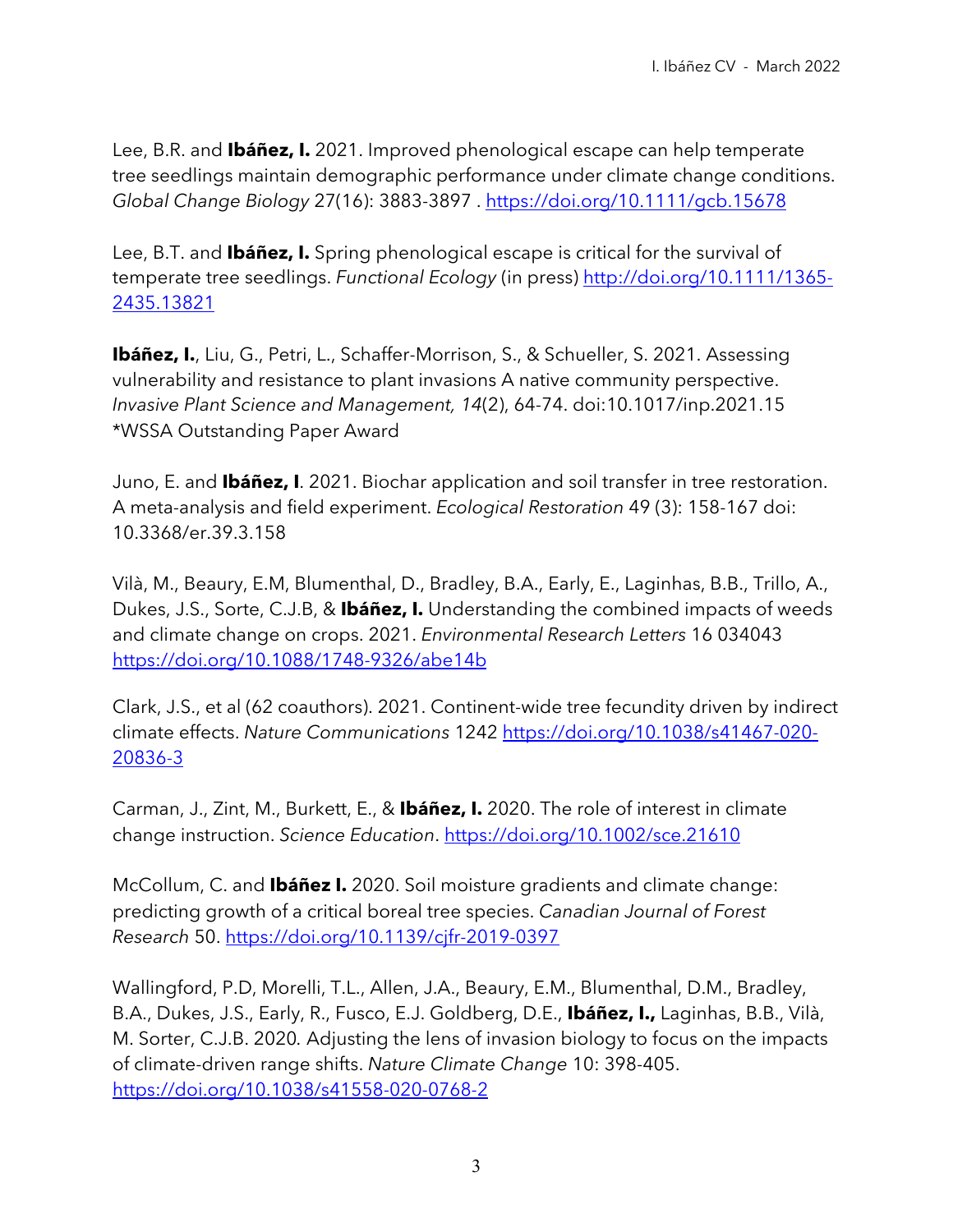**Ibáñez I.** and Rodríguez, A. 2020. Understanding neighborhood effects to increase restoration success of woody plant communities. Ecological Applications. https://doi.org/10.1002/eap.2098

**Ibáñez I.**, Acharya K., Juno E., Karounos C., Lee B.R., McCollum C., Schaffer-Morrison, S., Tourville, J. 2019. Forest resilience under global environmental change: Do we have the information we need? A systematic review. PLOS ONE: 14(9):e0222207.

Cruz Alonso, V., Villar-Salvador, P., Ruiz-Benito, P., **Ibáñez I.**, Rey-Benayas, J.M. 2019. Long-term dynamics of shrub facilitation shape the mixing of evergreen and deciduous oaks in Mediterranean abandoned fields. J. Ecol. doi: 10.1111/1365- 2745.13309

**Ibáñez I.**, Zak, D.R., Burton, A.J. and Pregitzer, K.S. 2018*.* Anthropogenic nitrogen deposition ameliorates the decline in tree growth caused by a drier climate. *Ecology* 99: 411-420. doi: 10.1002/ecy.2095

McClung, T. and **Ibáñez, I.** 2018. Quantifying the synergistic effects of impervious surface and drought on radial tree growth. *Urban Ecosystems* 21: 147-155 doi:10.1007/s11252-017-0699-5

Margulies, E., Bauer, L. and **Ibáñez, I.** 2017. Buying time: preliminary assessment of biocontrol in the recovery of native forest vegetation in the aftermath of the invasive Emerald Ash Borer. *Forests* 8: 369. doi:10.3390/f8100369.

Carman J., Zint M. and **Ibáñez I.** 2017. Assessing student interest and desire to learn more about climate change effects on forest in middle school: an intervention-based path model. *Electronic Journal of Science of Education*, 21(5).

**Ibáñez, I.,** Katz, D.W. and Lee, B.R. 2017*.* The contrasting effects of short-term climate change on the early recruitment of tree species. *Oecologia* 184: 701-713 doi: 10.1007/s00442-017-3889-1.

Tonn, N. and **Ibáñez, I.** 2017. Plant-mycorrhizal fungi associations along an urbanization gradient: implications for tree seedlings survival. *Urban Ecosystems* 20: 823-837 doi: 10.1007/s11252-016-0630-5.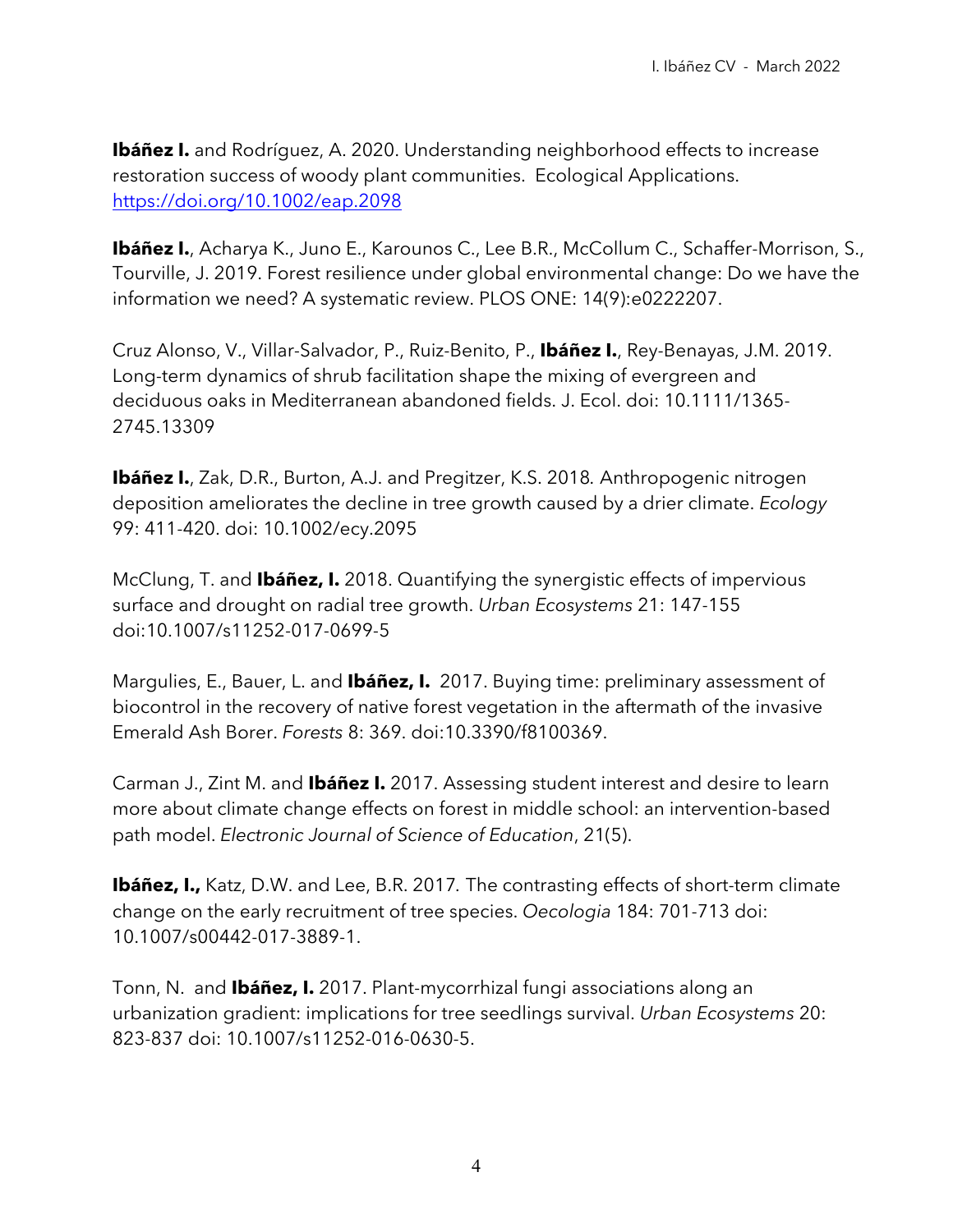Vizcaíno-Palomar, N., **Ibáñez, I.,** Benito-Garzón, M., González-Martínez, S. C., Zavala, M. A., Alía, R. 2017. Climate and population of origin shape pine tree height-diameter allometry. *New Forests* 48(3): 363-379.

Katz, D.W. and **Ibáñez, I.** 2017. Differences in biotic interactions across range edges have only minor effects on plant performance. *Journal of Ecology* 105(2): 321-331.

Phillips, R.P., **Ibáñez, I.** , D'Orangeville, L., Hanson, P.J., Ryan, M.G., and McDowell, N. G. 2016*.* A belowground perspective on the drought sensitivity of forests: Towards improved understanding and simulation. *Forest Ecology and Management* 380: 309- 320.

Katz, D.W. and **Ibáñez, I.** 2016*.* Biotic interactions with natural enemies do not affect potential range expansion of three invasive plants in response to climate change. *Biological Invasions* 18: 3351-3363.

Early, R., Bradley, D., Dukes, J., Lawler, J., Olden, J., Blumenthal, D., Gonzalez, P., Grosholz, E., **Ibañez, I.,** Miller, L., Sorte, C. and Tatem, A. 2016. Global threats from invasive alien species in the 21st Century and national response capacities. *Nature Communications* 7: doi: 10.1038/ncomms12485.

Katz, D.W. and **Ibáñez, I.** 2016. Foliar damage beyond species distributions is partly explained by distance dependent interactions with natural enemies. *Ecology* 97: 2331-2341.

Vizcaíno-Palomar, N., **Ibáñez, I.,** González-Martínez, S. C., Zavala, M. A., Alía, R. 2016. Adaptation and plasticity in aboveground allometry of pine species along environmental gradients: implications for forest management. *Ecology and Evolution*  6(21): 7561-7573.

**Ibáñez, I.**, Zak, D.R., Burton, A.J. and Pregitzer, B.K. 2016. Chronic nitrogen deposition alters allometric relationships in a dominant tree species: Implications for woody biomass production and ecosystem carbon storage. *Ecological Applications* 26: 913-925.

Clark, J. S., Iverson, L. R., Woodall, C. W., Allen, C., Bell, D.; Bragg, D., D'Amato, A., Davis, F., Hersh, M., **Ibáñez, I.**, Jackson, S., Matthews, S., Pederson, N., Peters, M., Schwartz, M., Waring, K., Zimmerman, N., 2016*.* The impacts of increasing drought on forest dynamics, structure, and biodiversity. *Global Change Biology* 22: 2329-2352.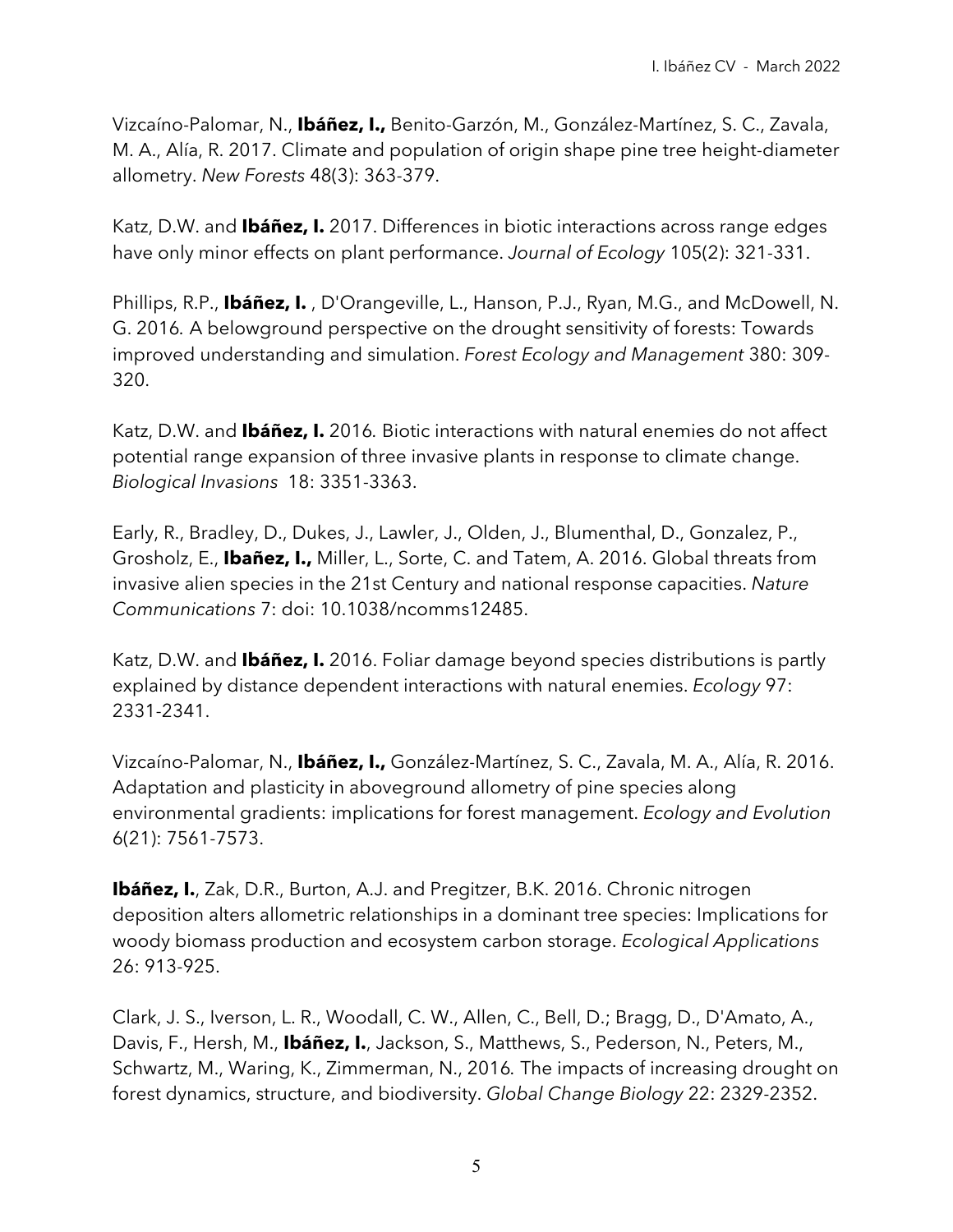**Ibáñez, I.** and McCarthy-Neumann, S. 2016. Effects of mycorrhizal fungi on tree seedling growth: quantifying the parasitism-mutualism transition along a light gradient. *Canadian Journal of Forest Research* 46:48-57.

Peltier, D. and **Ibáñez, I.** 2015. Patterns and variability in seedling carbon assimilation: implications for tree seedlings recruitment under climate change. *Tree Physiology* 35: 71-85.

Ibáñez, B., **Ibáñez, I.**, Gómez Aparicio, L., Ruiz-Benito, P., Gracía, L. and Marañón, T. 2014*.* Contrasting effects of climate change along life stages of a dominant tree species: the importance of soil-climate interactions. *Diversity and Distributions* 20: 872-833.

Brym, Z.T., Allen, D. and **Ibáñez, I**. 2014. Community control on growth and survival of an exotic shrub. *Biological Invasions* 16: 2529-2541.

Gonzalez, P., Diez, J., **Ibáñez, I.,** Font, X. and Vila, M. 2014*.* Plant-invasions are context-dependent: multi-scale effects of climate, human activity and habitat. *Diversity and Distributions* 20: 720-731.

**Ibáñez, I.,** Katz, D.W., Peltier, D., Wolf, S.M. and Connor Barrie, B.T. 2014. Assessing the integrated effects of landscape fragmentation on plants and plant communities: The change of a multiprocess-multiresponse dynamics. *Journal of Ecology* 102: 882- 895.

Diez**,** J.M**., Ibáñez, I.,** Silander, J., Primack, R., Higuchi, H., Kobori, H., Sen, A., James, T.Y. 2014. Beyond seasonal climate: statistical estimation of phenological responses to weather *Ecological Applications* 24: 1793-1802.

**Ibáñez, I.** and McCarthy-Neumann, S. 2014. Integrated assessment of the direct and indirect effects of resource gradients on tree species recruitment. *Ecology* 95(2): 364- 375.

**Ibáñez, I.,** Diez, J.M., Miller, L.P., Olden, J.D., Sorte, C.J.B., Blumenthal, D.M., Bradley, B.A., D'Antonio, C.M., Dukes, J.S., Early, R.I., Grosholz, E.D., Lawler, J.J. 2014. Integrated assessment of biological invasions. *Ecological Applications* 24: 25-37.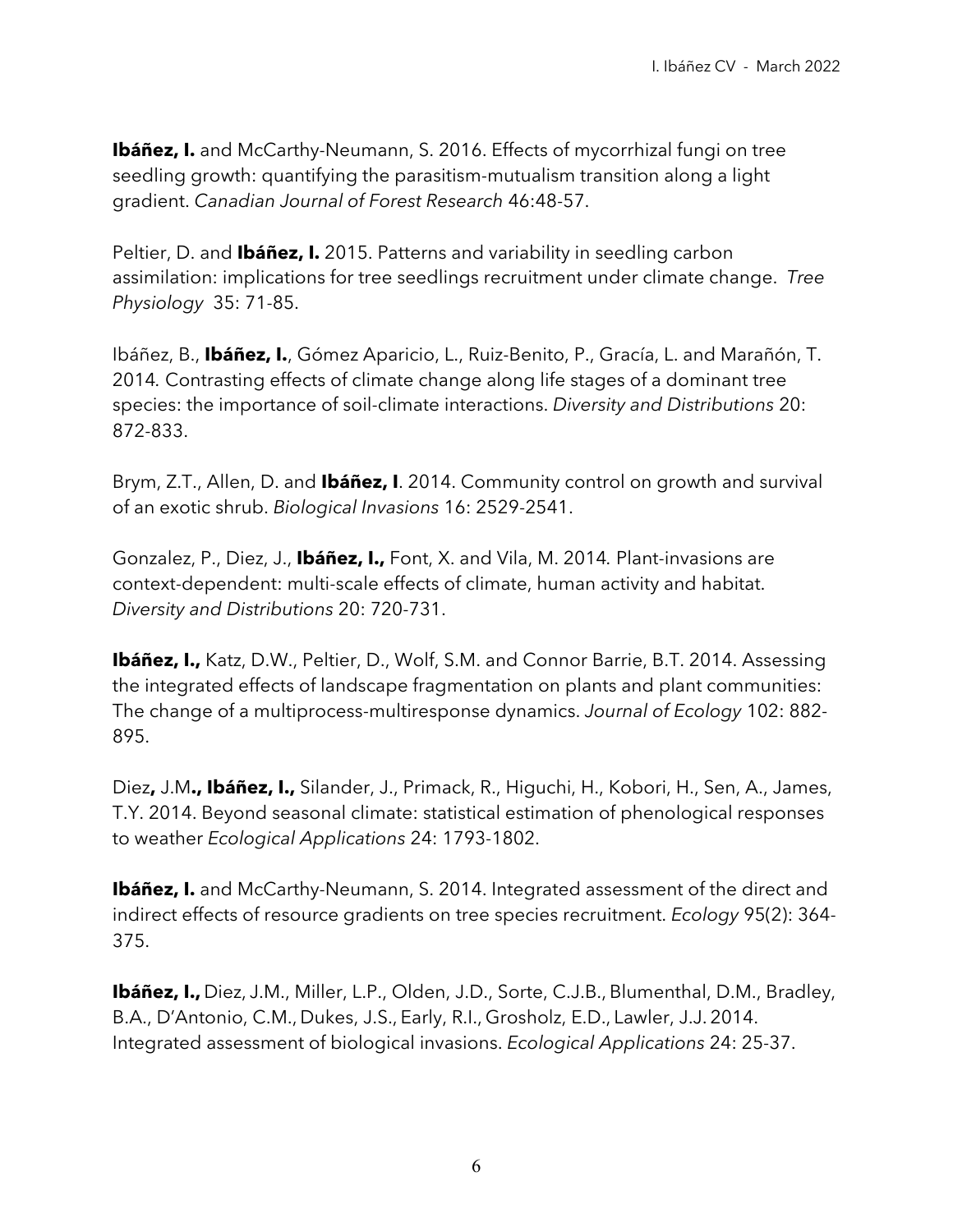Caldeira, M.C., **Ibáñez, I.**, Nogueira, C., Bugalho, M.N., Lecomte, X., Moreira, A. and Pereira, J.S. 2014. Direct and indirect effects of tree canopy facilitation in the recruitment of Mediterranean oaks. *Journal of Applied* Ecology 51: 349-358.

Bugalho, M.N., **Ibáñez, I.** and Clark, J.S. 2013. The effects of deer herbivory and forest type on tree recruitment vary with plant growth stage. *Forest Ecology and Management* 308: 90-100.

Diez, J.M., James, T.Y., McMunn, M., and **Ibáñez, I**. 2013. Predicting species-specific responses of fungi to climatic variation using historical records. *Global Change Biology* 19: 3145-3154.

Martin, Queller, E., Diez, J.M., **Ibáñez, I**. and Saura, S. 2013. Effects of silviculture on native tree species richness: interactions between management, landscape context and regional climate. *Journal of Applied Ecology* 50: 775-785.

McCarthy-Neumann, S. and **Ibáñez, I**. 2013 Plant-soil feedback links negative distance dependence and light gradient partitioning during seedling establishment. *Ecology* 94(4): 780-786.

Sorte, C.J.B., **Ibáñez, I.**, Blumenthal, D.M., Molinari, N.A., Miller, L.P., Grosholz, E.D., Diez, J.M., D'Antonio, C.M., Olden, J.D., Jones, S.J. and Dukes, J.S. 2013. Poised to prosper? A cross-system comparison of climate change effects on native and nonnative species performance. *Ecology Letters* 16: 161-170.

**Ibáñez I**., Gornish E.S., Buckley, L., Debinski, D.M., Hellmann J., Helmuth B., Hille Ris Lambers, J., Latimer A.M., Miller-Rushing A.J. and Uriarte, M. 2013. Moving forward in global-change ecology: capitalizing on natural variability *Ecology and Evolution* 3(1): 10-181.

McCarthy-Neumann, S. and **Ibáñez, I.** 2012. Tree range expansion may be enhanced by escape from negative plant-soil feedbacks. *Ecology* 93(12): 2637-2649.

Diez, J.M., D'Antonio, C.M., Dukes, J.S, Grosholz, D.H., Olden, J.D., Sorte, C.J.B, Blumenthal, D.M., Bradley, B.A., Early, R., **Ibáñez, I.**, Jones, S.J , Lawler, J.J., and Miller, L.P. 2012. Will Extreme Climatic Events Facilitate Biological Invasions? *Frontiers in Ecology and the Environment* 10:249-257.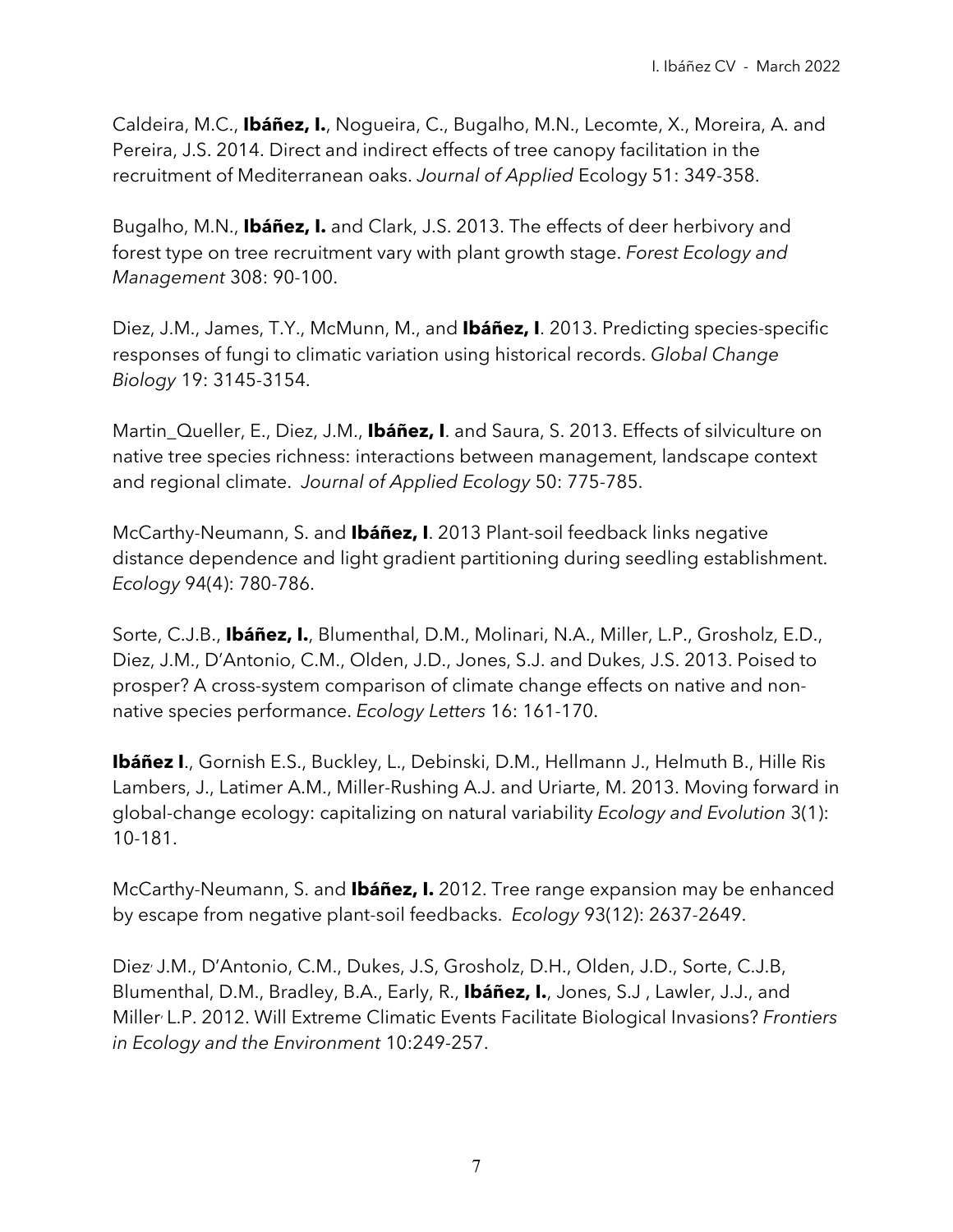Diez, J.M., **Ibáñez, I.,** Miller-Rushing, A., Mazer, S. J., Crimmins, T. M., Crimmins, M. A., Bertelsen, C. D., and Inouye, D.W. 2012. Forecasting phenology: from species variability to community patterns. *Ecology Letters* 15: 545-553.

Ellwood, E.R., Diez, J.M., **Ibáñez**, I., Primack, R.B., Kobori, H., Higuchi, H., and Silander, J.A. 2012. Disentangling the paradox of insect phenology: are temporal trends reflecting the response to warming? *Oecologia* 168: 1161-1171.

Bradley, B.A., Blumenthal, D.M., Early, R.I., Grosholz, E.D., Lawler, J.J, Miller, L.P., Sorte, C.J.B., D'Antonio, C.M., Diez, J.M. Dukes, J.S., **Ibáñez**, I., and Olden, J.D. 2012. Global change, global trade, and the next wave of plant invasions. Frontiers in Ecology and the Environment, 10(1): 20-28*.*

Vila, M. and **Ibáñez**, I. 2011. Plant Invasions in the Landscape. Landscape Ecology, 26: 461-472.

**Ibáñez**, I., Primack, R.B., Miller-Rushing, A.J., Ellwood, E., Higuchi, H., Lee, S.D., Kobori, H., and Silander, J.A. 2010*.* Forecasting phenology under global warming. Phil. Trans. R. Soc. B. 365:3247-3260.

Clark, J.S., Bell, D., Chu, C., Courbaud, B., Dietze, M., Hersh, M., HilleRisLambers, J., **Ibáñez, I.,** LaDeau, S., McMahon, S., Metcalf, J., Mohan, J., Moran, E., Pangle, L., Pearson, S., Salk, C., Shen, Z., del Valle, D., and Wyckoff, P. 2010*.* High-dimansional coexistence based on individual variation: a synthesis of evidence. Ecological Monographs 80: 569-608.

**Ibáñez**, I., Silander, J.A, Allen, J., Treanor, S, Wilson, A. 2009. Identifying hotspots for plant invasions and forecasting focal points of further spread. Journal of Applied Ecology 46: 1219-1228.

Primack, R.B., **Ibáñez**, I., Higuchi, H., Lee, S.D., Miller-Rushing, A.J., Wilson, A.M. and Silander, J.A. 2009*.* Spatial and interspecific variability in phenological responses to warming temperatures. Biological Conservation 142: 2569-2577.

**Ibáñez**, I., Clark, J.S. and Dietze, M. 2009. Estimating performance of potential migrant species. *Global Change Biology*. 15: 1173-1188.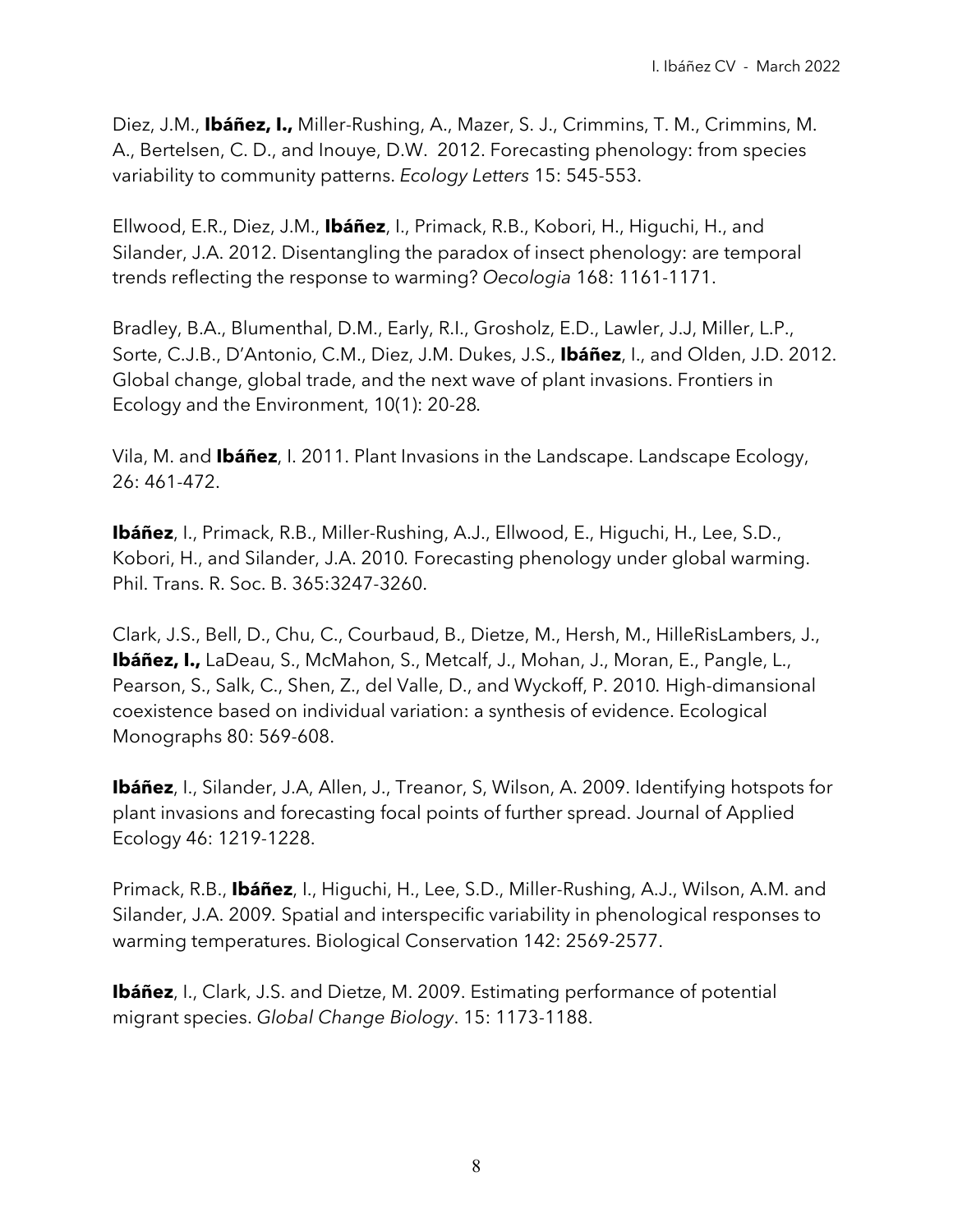**Ibáñez**, I., Silander, J.A, Jr., Wilson, A., LaFleur, N., Tanaka, N., and Tsuyama, I. 2009*.* Multi-variate Forecasts of Potential Distribution of Invasive Plant Species. *Ecological Applications* 19(2): 359-375.

**Ibáñez**, I., Clark, J.S. and Dietze, M. 2008. Evaluating the sources of potential migrant species. Implications under climate change*. Ecological Applications* 18:1664-1678.

**Ibáñez, I.**, Clark, J.S., LaDeau, S., and Hille Ris Lambers, J. 2007. Exploiting temporal variability to understand tree recruitment response to climate change. Ecological Monographs 77(2):163-177.

Clark, J.S., Wolosin, M.S., Dietze, M.C., **Ibáñez, I.**, LaDeau, S.L., Welsh, M., and Koepple, B. 2007. Tree growth inference and prediction from diameter censuses and ring widths. Ecological Applications 17(7): 1942-1953.

Clark, J.S., Dietze, M., Chakraborty, S., Agarwal, P., **Ibáñez, I.**, LaDeau, S., and Wolosin, M. 2007. Resolving the biodiversity paradox. Ecology Letters:10: 647-662*.*

**Ibáñez, I.**, Clark, J.S., Dietze, M.C., Feeley, K., Hersh, M., LaDeau, S., McBride, A., Welch, N.E., and Wolosin, M.S. 2006. Predicting biodiversity change: Outside the climate envelope, beyond the species-area curve. Ecology 87(8):1896-1906.

Clark, J. S., S. LaDeau, and I. **Ibáñez**. 2004. Fecundity of trees and the colonizationcompetition hypothesis, Ecological Monographs 74(3):415-442.

Clark, J. S., Mohan, J. Dietze, M. and **Ibáñez**, I. 2003. Coexistence: How to identify trophic trade-offs. Ecology 84(1):17-31.

**Ibáñez**, I., Schupp, E.W. 2002. Effects of litter, soil surface conditions, and microhabitat on *Cercocarpus ledifolius* Nutt. Seedling emergence and establishment. Journal of Arid Environments 52(2):209-221.

**Ibáñez**, I., Schupp, E.W. 2001. Positive and negative interactions between environmental conditions affecting *Cercocarpus ledifolius* seedling survival. Oecologia 129(4):543-550.

**Ibáñez**, I. and Burgaz, A.R. 1998. Epiphytic species of the *Lecanora subfusca* group (Lecanoraceae) in Spain. Nova Hedwigia 67: 45-58.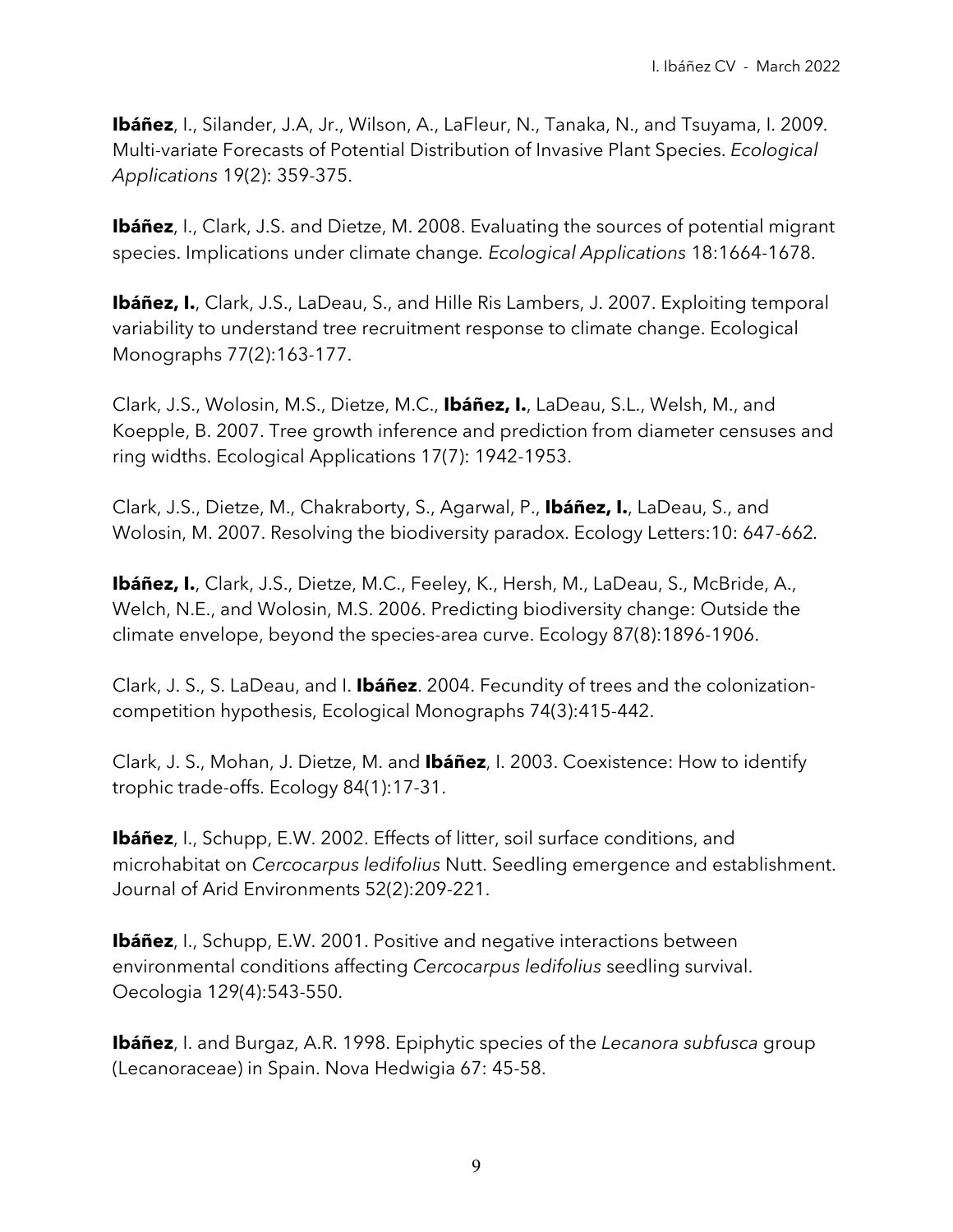**Ibáñez**, I. and Burgaz, A.R. 1995. Líquenes epífitos de Barco de Ávila (Ávila, España). Botanica Complutensis 20: 9-18.

Martínez, I., **Ibáñez**, I., and Aragón, G. 1995. Fragmenta Chorologica Ocidentalia, Lichenes. Ana. Jar. Bot. Madrid 52: 201-205.

#### **PUBLICATIONS-BOOKS:**

National Academies of Sciences, Engineering, and Medicine. 2019. *Forest Health and Biotechnology: Possibilities and Considerations*. Washington, DC: The National Academies Press. doi: htpps://doi.org/10.17226/25221. Authors: Briscoe, J., Chhatre, V.E., Delborne, J.A., Difazio, S., Gordon, D.R., **Ibáñez, I.,** Jaffe, G., Laney, K., Needham, M.D., Offutt, S.E. (Chair), Palmer, C., Romreo-Severson, J., Sederoff, R.R., Six, D.L., Sinezko, R.A.

## **PUBLICATIONS-BOOK CHAPTERS:**

Reeves, M., **I. Ibáñez**, Blumenthal, D., Chen, G., Guo, Q., Jarnevich, C., Koch, J., Sapio, F., Schwartz, M.K., Meentemeyer, R., Whylie, B.K., and Boyte, S. 2021. Tools and technologies for quantifying spread and impacts of invasive species. Pp: 243- 266. In: Poland, T.M., Patel-Weynand, T, Finch, D., Ford Miniat, C., Hayes, D.C., and Lopez, V. (eds.) *Invasive Species in Forests and Grasslands of the United States: A Comprehensive Science Synthesis for the United States Forest Sector*. Springer Verlag, Cham, Switzerland. https://doi.org/10.1007/978-3-030-45367-1\_11

Clark, J.S., D. Bell, M. Dietze, M. Hersh, **I. Ibáñez**, S. LaDeau, S. McMahon, J. Metcalf, E. Moran, L. Pangle, and M. Wolosin. 2010. Models for demography of plant populations. In T. O'Hagan and M. West (eds.) Handbook of Bayesian Analysis, Oxford University Press. pp. 431-481.

Clark J. S, Beckage B, HilleRisLambers J, **Ibáñez** I, LaDeau S, MacLachlan J, Mohan J, Rocca M. 2002. Dispersal and plant migration. In: Mooney H, Canadell J, editors. Encyclopedia of Global Environmental Change, Vol. 3. Chichester UK: Wiley and Sons. p. 81-93.

### **PUBLICATIONS-PROCEEDINGS AND REPORTS:**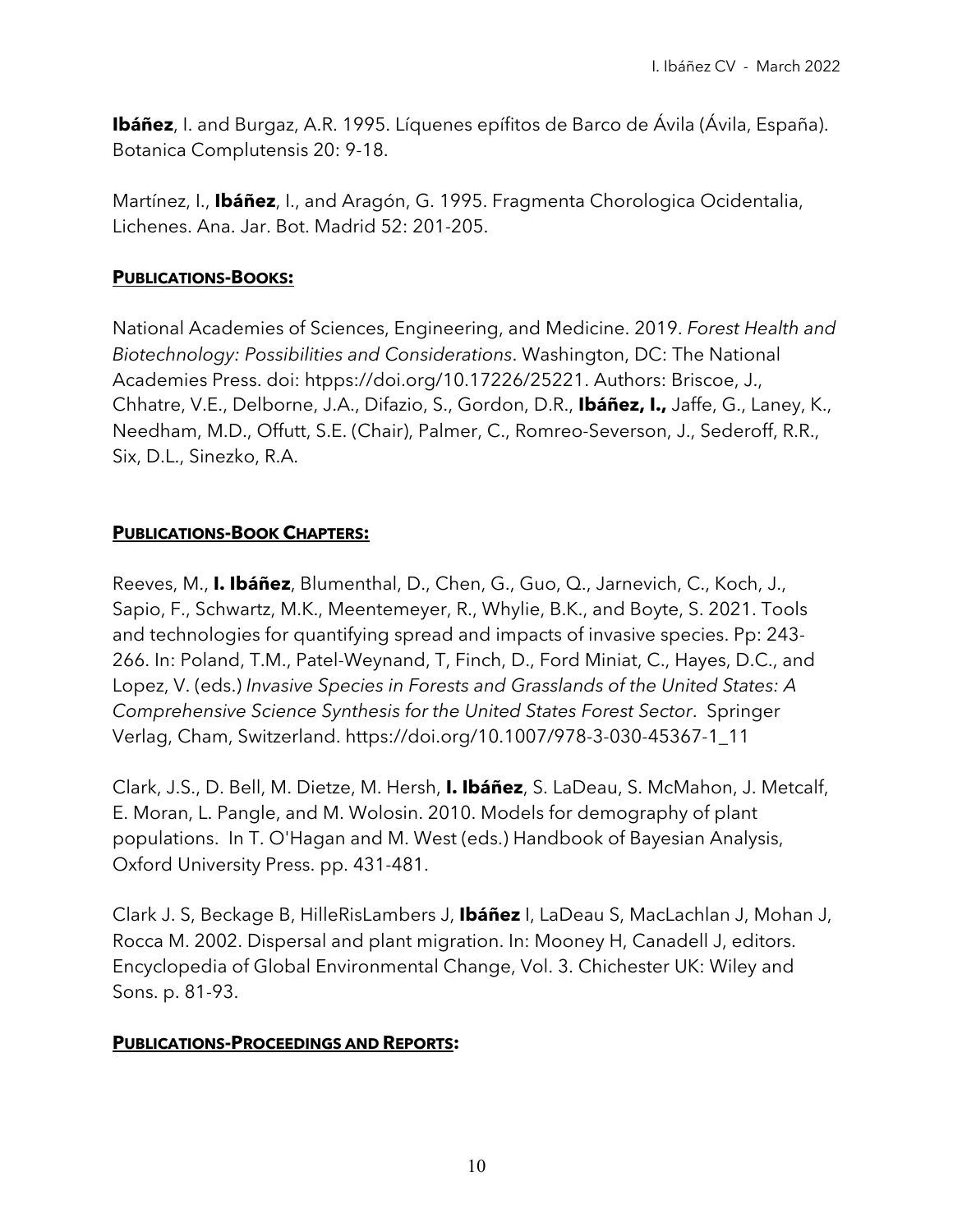McDowell, N. Hanson, P.J., **Ibáñez, I.,** Phillips, R.P., Ryan, M.G. 2016 Physiological Responses of Forests to Future Drought. In J. Vose, C. Luce, and J.S. Clark (eds). *The National Assessment of Drought Impacts on Forests*.

Clark, J.S., L. Iverson, C. W. Woodall, C. D. Allen, D. M. Bell, D. Bragg, A. D'Amato, F. W. Davis, M. Hersh, **I. Ibanez**, S. T. Jackson, S. Matthews, N. Pederson, M. Peters, M. W. Schwartz, K. Waring, and N. E. Zimmermann. 2016. The impacts of increasing drought on forest dynamics, structure, diversity, and management. In J. Vose, C. Luce, and J.S. Clark (eds). *The National Assessment of Drought Impacts on Forests*.

Handler, S. et al. 2014. Michigan Forest Ecosystem Vulnerability Assessment and Synthesis: A report from the Northwoods Climate Change Response Framework. Gen. Tech. Rep. NRS-129. Newtown Square, PA; U.S. Department of Agriculture, Forest Service, Northern Research Station.

Silander, J.A.Jr., **Ibáñez**, I. and Merhoff, L.J. 2007. The Biology and Ecology of Invasive Species – the Importance of International Collaboration in Predicting the Spread of Invasive Species. Proceedings of the NIAES International Symposium (Tsukuba, Japan): 8-17.

**Ibáñez**, I., Schupp, E.W., and Boettinger, J.L. 1999. Successional History of a Curlleaf Mountain Mahogany Stand: a Hypothesis. In: McArthur, E.D.; Ostler, W.K.; Wambolt, C.L. comps. 1999. Proceedings: Shrubland Ecotones. 1998 August12-14, Ephraim, UT. Proceedings RMRS-P-000. Ogden, UT: U.S. Department of Agriculture, Forest Service, Rocky Mountain Research Station.

# **CURRENT GRANTS (PI OR CO-PI):**

March 2022-February 2015. PI. Co-PI D. Zak "Assessing the Contribution of Nitrogen from Soil Organic Matter on Plant Growth Response to Elevated CO<sub>2</sub>". NSF-DEB. \$888,000.

June 2021-May 2023. PI "OPUS - Enhancing capabilities through synthesis for forecasting tree species population trajectories under changing environments." NSF-DEB. \$349,000.

October 2020-September 2022. PI "Towards a mechanistic prediction of forest functioning under climate change" USDA-Forest Service McIntire-Stennis. \$150,000.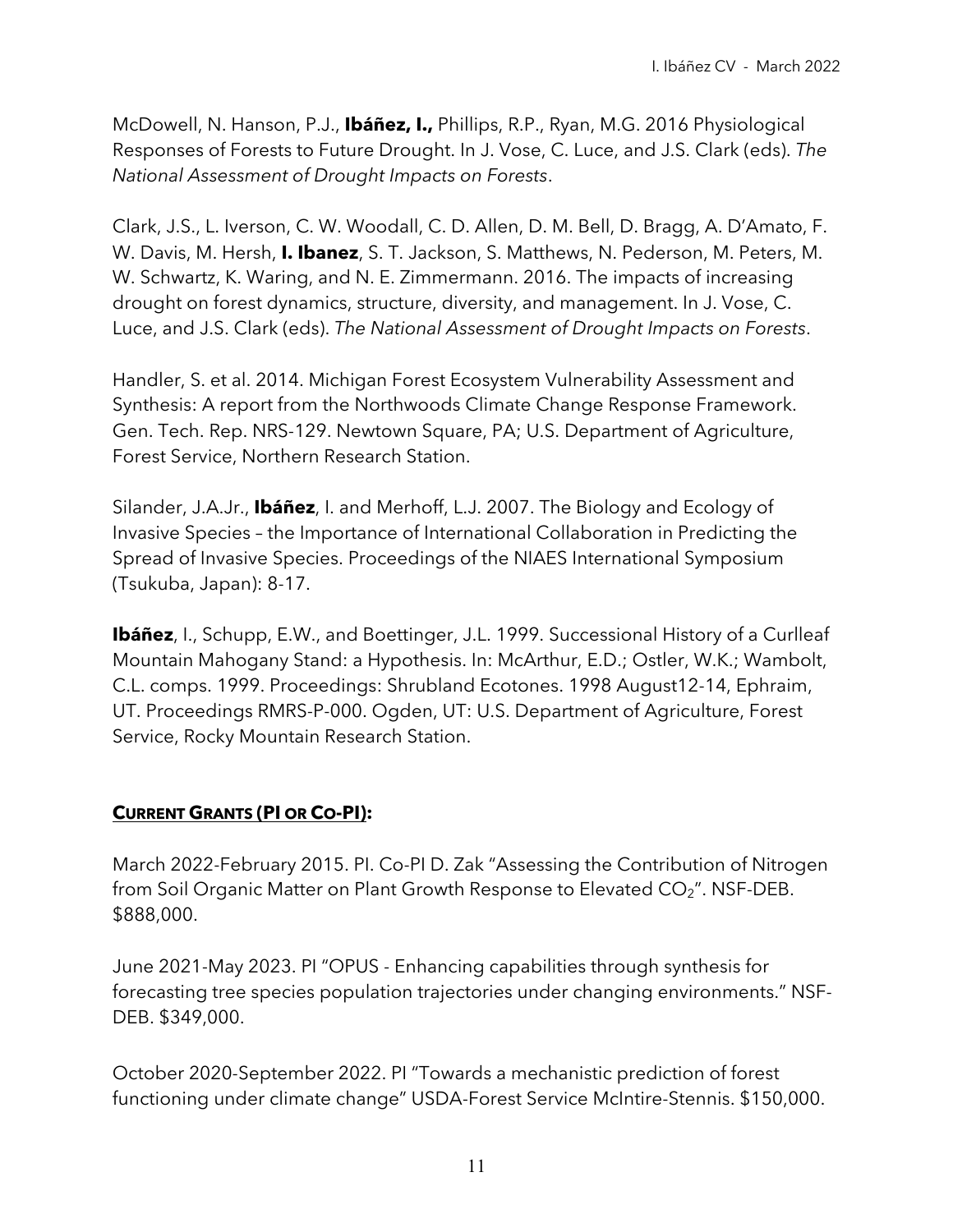January 2019 – May 2023. Co-PI "Institute for Global Change Biology" University of Michigan \$2.1 M.

#### **PAST GRANTS (PI OR CO-PI):**

October 2018 – September 2021. Co-PI "Impacts of Socio-Ecological Adaptation to Global Change on Forests Ecosystems " USDA McIntire-Stennis \$138,800.

October 2019 – November 2021. Co-PI "The other side of invasibility: vulnerability of recipient ecosystems" NCEAS-NSF Working group. \$105,000

August 2029 – July 2021. PI "Forest Vulnerability and Resilience: Assessments and Solutions. " Working group. SEAS Themes \$84,000.

January-June 2020. Elisabeth Crosby Faculty Grants Program. \$15,000.

April 2019 – March 2020. Co-PI "Reframing invasions: from the invader to the invaded, a focus on vulnerability" Workshop. SEAS Themes \$15,000.

July 2013 – August 2020. PI "The emergence of novel regeneration niches: forecasting tree species recruitment dynamics in a time of change." NSF-CAREER \$749,994.

October 2016 – September 2018. PI "Establishing a Network of Forest Inventory Plots across U. Michigan Properties to Assess and Inform About Forest Performance Under Global Change " USDA McIntire-Stennis \$139,022.

January 2018-August 2018. PI " Providing solutions to address the risk and impact of biological invasion under climate change" Graham Sustainability Institute \$10,000.

June 2014 – September 2016. PI "Assessing forest species resilience to drought: implications for forest conservation and management." USDA McIntire-Stennis \$67,151.

April 2012 – September 2014. PI "Forests and forests pests: the next big challenge in forest conservation and management." USDA McIntire-Stennis \$60,903.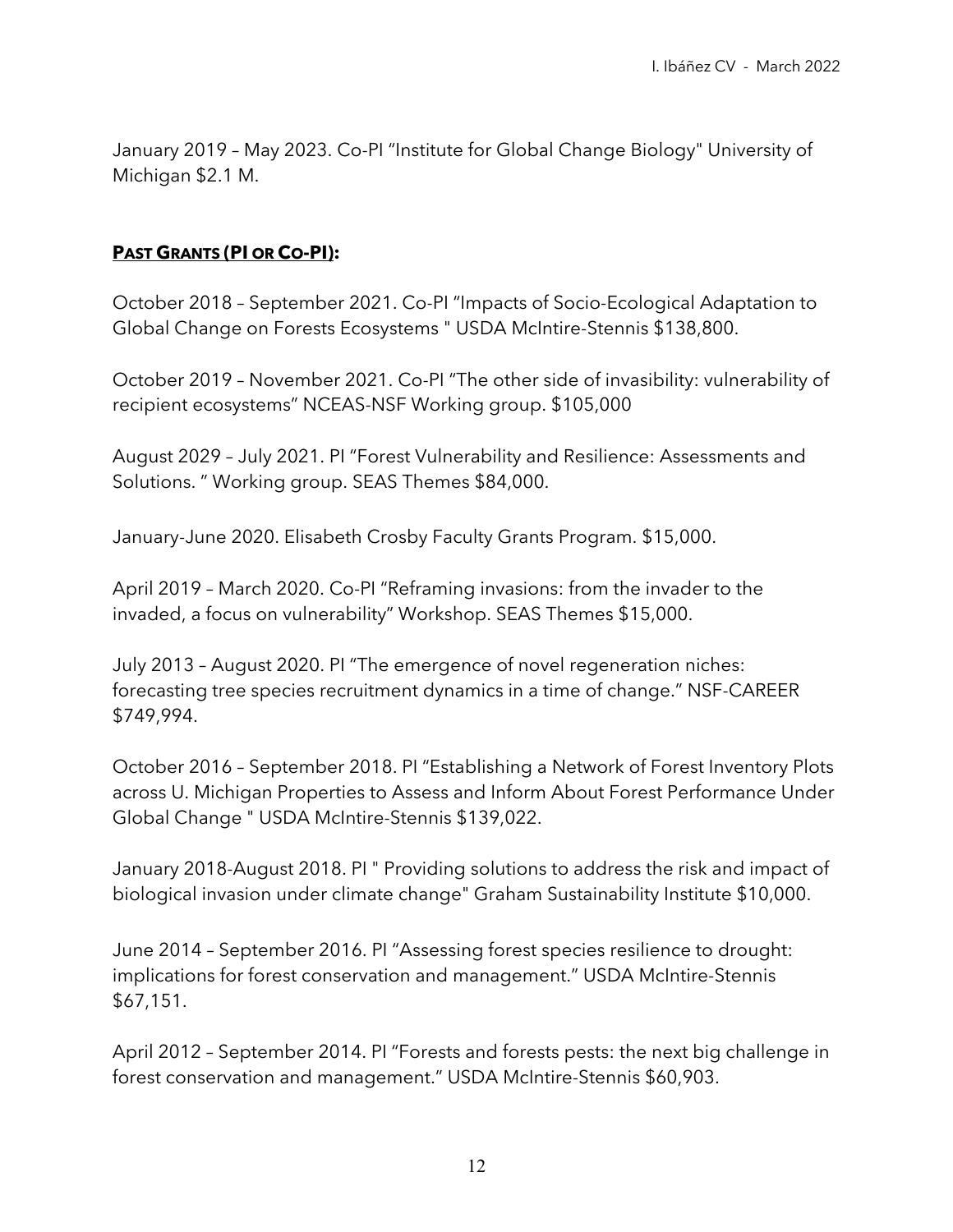January 2012- PI "Showcasing SNRE research at Saginaw Forest: A proposal to enhance local formal and informal environmental science education opportunities to strengthen the "Broader Impacts" of SNRE research." SNRE seed Award amount: \$20,668. CoPI-Michaela Zint.

January 2011 – PI "Assessing the effectiveness of incentive programs to preserve forest health: biodiversity and forest regeneration surveys." Elizabeth Crosby Program-UM. Award amount: \$ 12,845.

August 2010 – PI "Evaluating the impact of land use on the adaptation potential of tree species to global warming." McIntire-Stennis USDA. Award amount: \$62,229.

May 2010 – PI "Phenological responses to climate change in Japan." UM Center for Japanese Studies. Award amount: \$3,500.

August 2009 – PI "The Role of Plant-Soil Feedbacks on Species Potential to Expand their Distributional Ranges in Response to Climate Change." NSF-EAGER. Award amount: \$247,752.

March 2009 – CoPI "Spatiotemporal models of phenology: Integrating the effects of climate change in plants and animals." NSF-DEB \$700,000, award amount to Ibáñez at UM: \$179,837.

September 2009 - PI "The impact of land use on the adaptation potential of tree species to global warming." McIntire-Stennis USDA. Award amount: \$25,321.

October 2008 - PI "Plant-soil feedback effects on colonization potential of migrant tree species tracking global warming." McIntire-Stennins USDA. Award amount: \$59,684.

October 2008 - PI "Evaluating the Colonization of Great Lakes Trees Species Under Climate Change." Seed Grant University of Michigan. SNRE seed. Award amount: \$10,020.

January 2008 - CoPI "A multi-scale approach to the forecast of potential distributions of invasive plant species." USDA. \$545,000.

#### **TEACHING EXPERIENCE AND TRAINING:**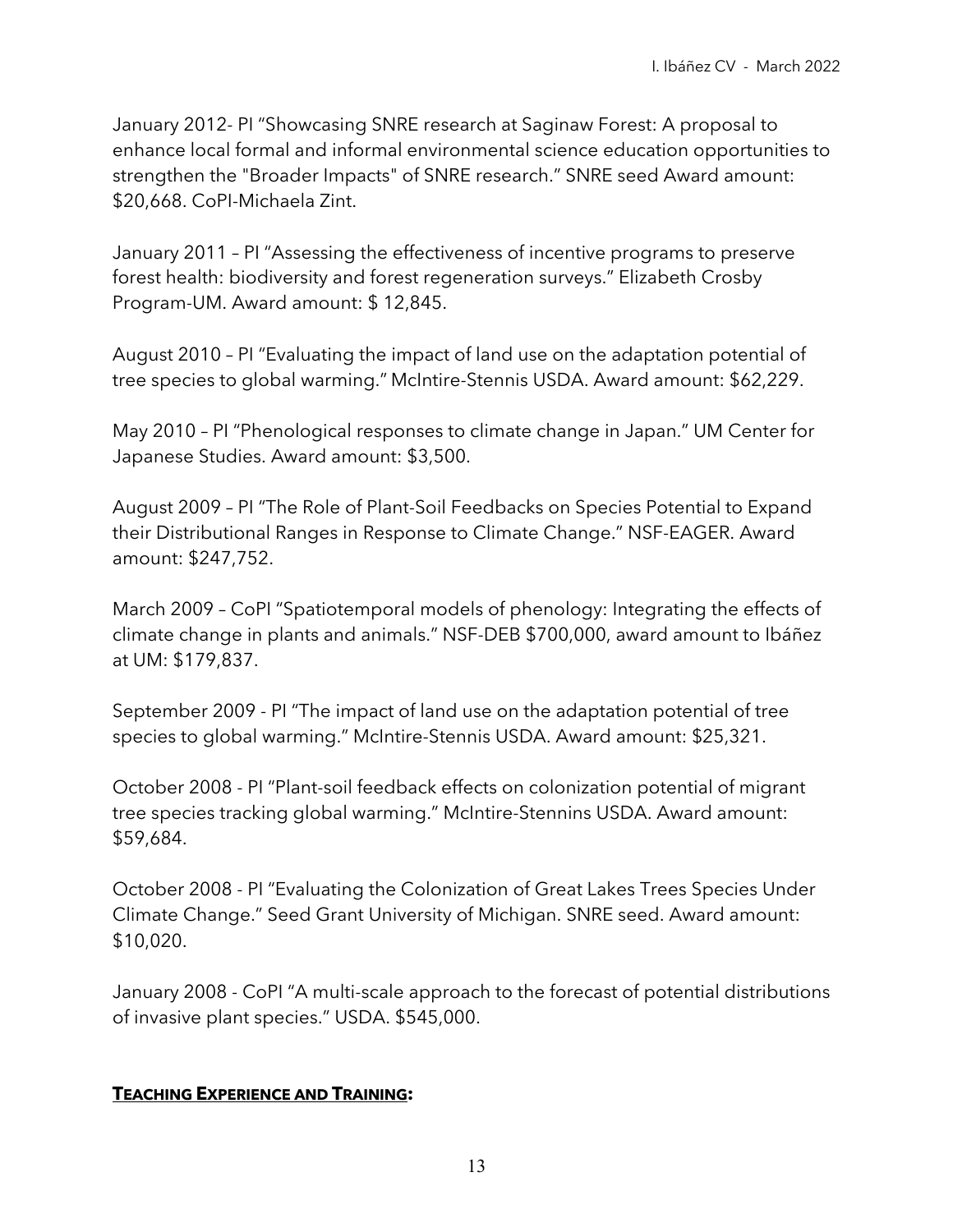Instructor: UMich – NRE 549- *Analysis and Modeling of Ecological Data*, a graduate level course. This course will consist on an overview of standard and innovative techniques in ecological data analysis and modeling. Topics will include: linear regression, mixed effects models (fixed and random effects), maximum likelihood, general linear models and general additive models, survival analysis, time series, spatial analysis and Bayesian and hierarchical Bayesian approaches. The course will be a combination of lectures and computer labs, for which we will be using two open source programs. This course is designed for students to work on their own data, or simulated data, related to their research projects or scientific interests. While reviewing the major statistical techniques, students will work on their projects and will be presenting their work to the class along the semester, these presentations will consist on: initial exploratory data analysis, selection of statistical analysis or modeling approach, implementation, and results.

Instructor: UMich – NRE 547- *Forest Ecology in a Changing World*, a graduate level course. In this course we cover from the basic concepts in ecology that apply to forests to the challenges that forests face due to global change (climate change, landscape fragmentation, pollution, introduced species). We study the ecological mechanisms behind individuals, populations, communities and whole ecosystems together with the dynamic processes associated to forests (succession, disturbances). We also review the role and impact of humans on these communities. Field and computer labs are implemented during the semester, during those sessions students learn to formulate research questions, design data collection protocols, use field equipment and analyze the data.

Instructor: UMich – NRE 436- *Woody Plants*, a graduate and upper level undergraduate course. This is an intensive field- and lecture-based learning experience, in which students learn to identify trees, shrub and vine species that are important in Michigan environments. They learn about their taxonomy, distribution, habitat associations, and biogeographic history and how to identify them in their leafless winter condition. The lab component (see web page on field sites) consists of weekly field trips in the Ann Arbor area, which include riparian and floodplain habitats, glacial lakes, moraines, bogs, fens and mesic forests. The lectures cover elementary aspects of plant identification, taxonomy and ecology; however, the broader themes include biogeographic history and the assembly of Michigan plant communities, both before and after major glaciations, ecological specialization, and impacts of global warming and other anthropogenic environmental changes.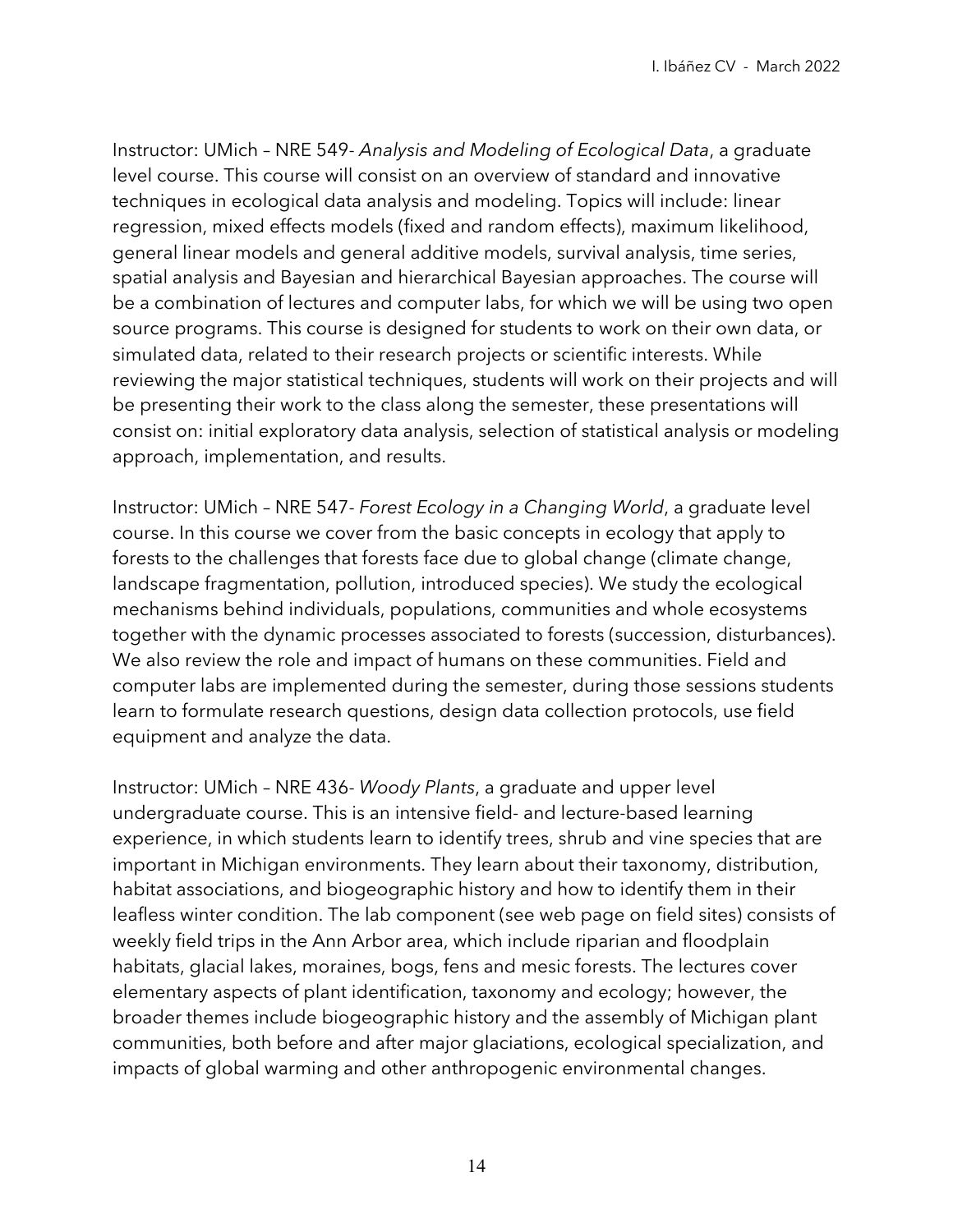Outreach Co-PI and Ecology consultant: *Down to the Core*, a two-week lesson plan for 7<sup>th</sup> grade students, students learn about plant growth and the use of mathematical models to predict plant growth responses to varying environmental conditions. Based on the PI's research.

Co-instructor: UConn-EEB 482 - *Hierarchical Bayes*, an introduction developing Hierarchical Bayesian models with ecological and bio-geographical data.

Workshop Co-organizer: Ogle, K., Ibáñez, I., and Hille Ris Lambers, J. *A brief introduction to hierarchical Bayesian modeling in ecology* Ecological Society of America, Annual Meeting August 6<sup>th</sup>, 2006, August 5<sup>th</sup>, 2007, August 3th, 2008, August 1st, 2010, August 7<sup>th</sup>, 2011, August 5<sup>th</sup>, 2012 and AEET meeting October 18, 2009.

Invited Lecturer: Teachers Institute – Global Change. Michigan Technological University. July 2009.

**ADVISEES** (**\***Degree/project completed)**:**

Postdoctoral researchers: Jeff Diez\* , Sarah Neumann, \* Juan Miguel Requena-Mullor

PhD students: Dan Katz\* , Ben Lee\* , Laís Petri (exp 2024)

MS thesis students: Zack Brym\* , Ben Connor Barrie\* , Liana May\*, Samantha Wolf\*, Drew Peltier\*, Elan Margulies\*, Natalie Tonn\*, Teegan McClung\*, Chris Karounos\*, Edith Juno\*, Caleb McCollum\*, Kirk Acharya\*, Sam Morrison-Schaffer\*, Xiaomao Wang\*.

Undergraduate Honor Thesis: Bhavya Sridhar\*, Hannah Zonnevylle\*.

#### **AFFILIATIONS:**

-Ecological Society of America, ESA, SEEDS program -UROP, Undergraduate Research Opportunity Program at the University of Michigan. Mentor.

#### **FELLOWSHIPS AND AWARDS:**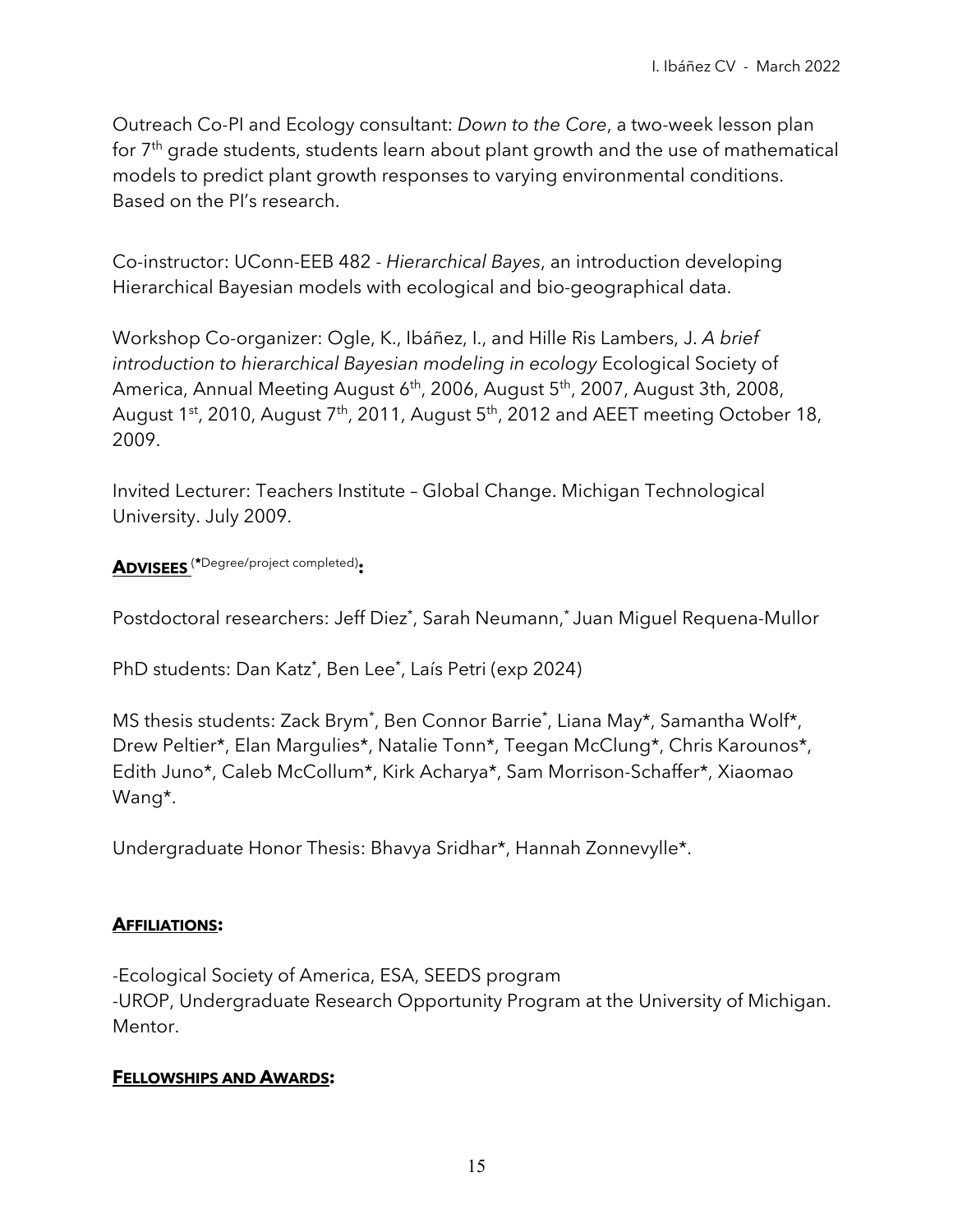- Biology grant-in-aid, Department of Biology, Duke University, three times, 2002-04.

- Fulbright Fellowship to pursue a M.A. degree in Utah State University, Logan, Rangeland Resources Department, September 1995 to February 1998.

- University of Helsinki Fellowship, Department of Botany, February 1994 to June 1994. Research with Professor T. Ahti in "Ecology, Physiology, and Taxonomy of Lichens."

- ERASMUS Fellowship to attend the University of Wales, Bangor, School of Biological Sciences. October 1993 to February 1994. Project "Lichens and Pollution."

### **PROFESSIONAL ACTIVITIES:**

-Since 2020 Deputy coordinator IUFRO

-Since 2018 handling editor for PLOS ONE.

-National Academies of Sciences, Engineering and Medicine. Committee member in report " The Potential for Biotechnology to Address Forest Health" 2017-2018.

-January 2017-January 2021 handling editor for Diversity and Distributions.

-January 2012-December 2017 handling editor for Oecologia.

-NSF grant proposal reviewer 2008, 2009, 2010, 2011, 2012, 2013, 2014, 2015.

-NSF panelist 2010, 2014, 2015, 2016, 2020.

-NICRR grant proposal reviewer and panelist 2009.

-DOD grant proposal reviewer 2011, 2013, 2015, 2017.

-US-Israel Binational Science -Foundation proposal reviewer 2017, 2018.

-Spain- Agencia Estatal de Investigación reviewer and panelist 2017.

-AAUW reviewer and panelist 2018.

-AXA grant proposal reviewer 2009, 2010, 2011, 2012, 2013.

-Government of the Netherlands grant proposal reviewer 2009.

-Government of Chile grant proposal reviewer 2009 (2).

-BioDiversa proposal reviewer 2013.

-Cooper Award Committee, Ecological Society of America, 2006-2008.

#### **REVIEWS FOR:**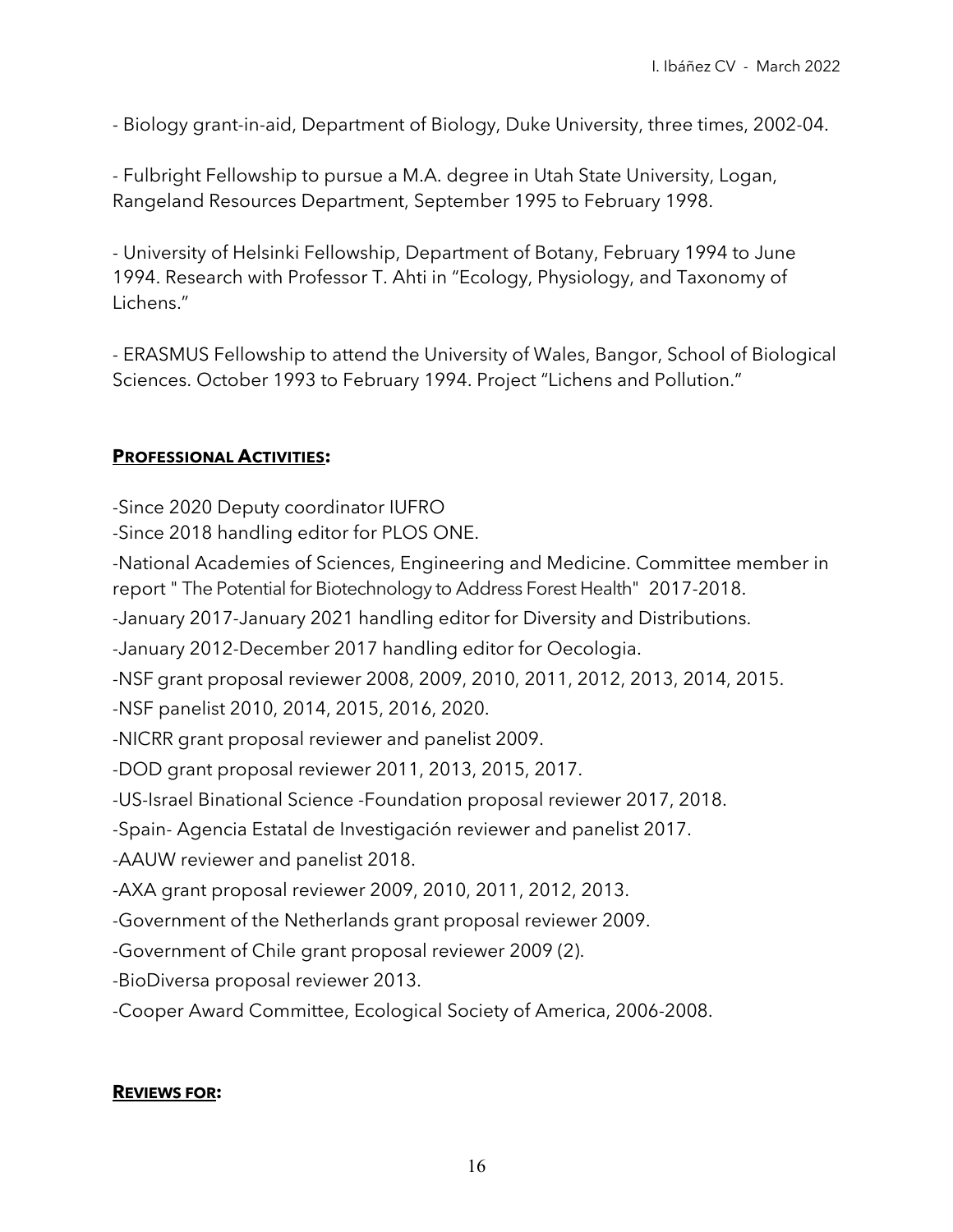American Journal of Botany, Annals of Botany, Biological Conservation, Biological Invasions, Biotropica, Canadian Journal of Forestry Research, Climate Change, Conservation Biology, Conservation Genetics, Diversity and Distributions, Ecography, Ecology, Ecological Applications, Ecological Monographs, Ecology Letters, Ecosciences, Environmental Research Letters, Forest Ecology and Management, Forests, Frontiers in Ecology and the Environment, Global Change Biology, Global Ecology and Biogeography, International Journal of Biodiversity Science and Management, Invasive Plant Science and Management, Journal of Applied Ecology, Journal of Biogeography, Journal of Ecology, Journal of Environmental Management, Journal of Plant Ecology, Journal of Theoretical Biology, Journal of Vegetation Science, Methods in Ecology and Evolution, Nature Climate Change, Nature Communications, Nature Ecology and Evolution, Nature Plants, Oecologia, Oikos, Philosophical Transactions of the Royal Society B: Biological Sciences, Plant Ecology, PNAS, PLOSOne, Proceedings of the Royal Society, Scientific Reports.

### **LANGUAGES:**

English, Spanish.

#### **INVITED SPEAKER:**

.EcoInformatics Program. Northern Arizona University, April 2021. Virtual .Department of Biological Sciences. Mississippi State University. November 2021 – Virtual.

.Department of Biometrics and Environmental Systems Analysis, Statistics Seminar Series. University of Freiburg, February 2020.

.National Center for Ecological Analysis and Synthesis, Santa Barbara, October 2019.

.New Horizons Conference, Chicago, April 2019.

.Department of Plant Biology, Michigan State University, East Lansing, March 2019.

.Department of Botany, Charles University, Prague, April 2016.

.German Centre for Integrative Biodiversity Research (iDiv) Halle-Jena-Leipzig, Leipzig, April 2016.

.Plant Ecology and Nature Conservation, Institute of Biochemistry and Biology, University of Potsdam, April 2016.

.EEB Department, University of Michigan. February 2015.

.Department of Forestry–Michigan State University. February 2014.

.EEB Department –Rice University. January 2014.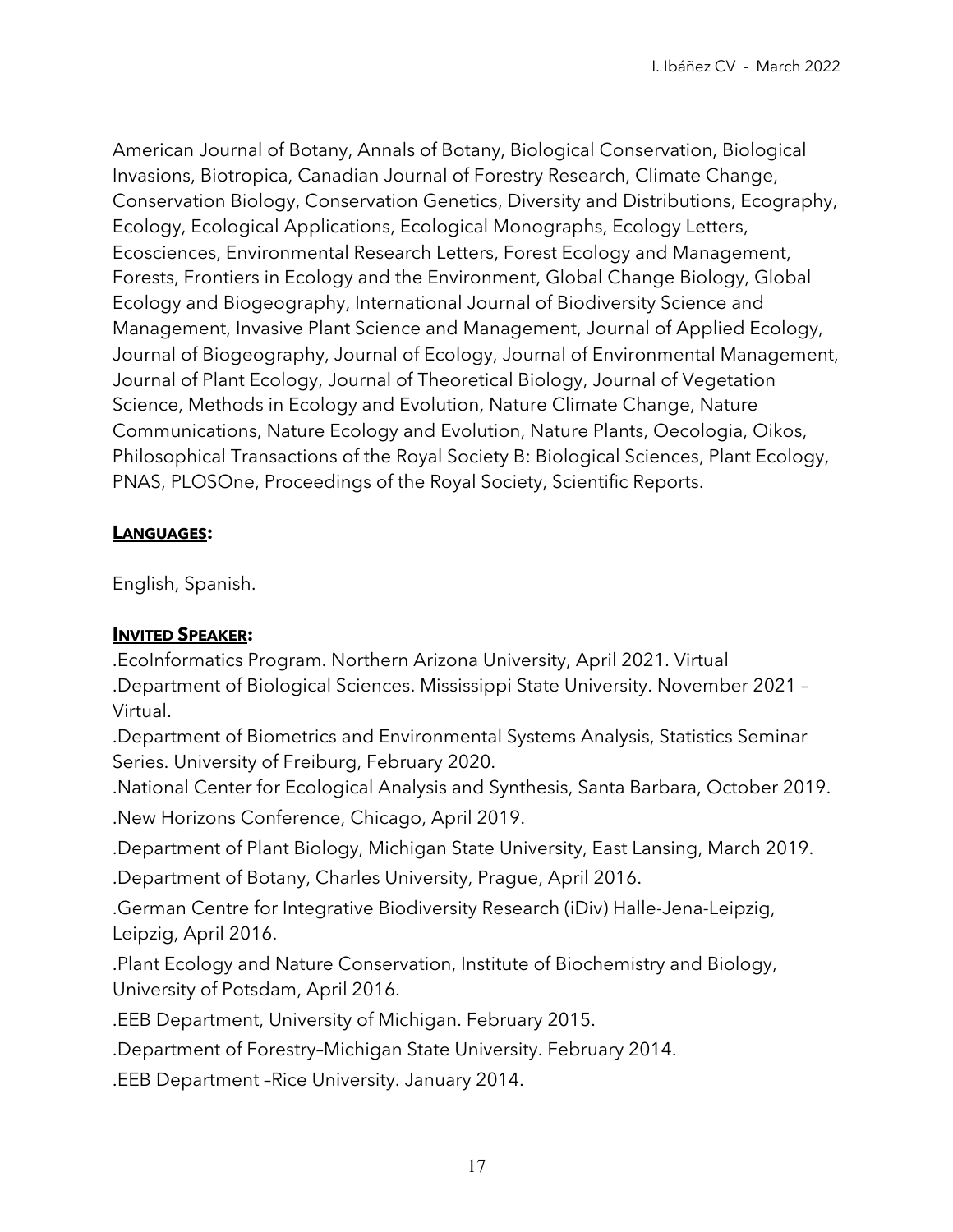.Biology Department-Eastern Michigan University. March 2013.

.EEB Department-University of Tennessee. Students' elected speaker. January 2013.

.RNC FORECAST New Investigators Conference. Woods Hole, MA. October 2012.

.Biology Department-Howard University. March 2012.

.CIFOR INIA-Center for International Forestry Research \_ Spain INIA Instituto Nacional de Investigación y Tecnología Agraria and Alimentaria. Madrid, Spain, July 2011.

.NCEAS-National Center for Ecological Analysis and Synthesis. Santa Barbara, CA. January 2011.

.EBD-CSIC Estación Biológica the Doñana, Seville, Spain, May 2010.

.EEB Department Iowa State University. November 2009.

.EEB Department, University of Toronto. November 2009.

.CIES Cary Institute of Ecosystem Studies. November 2009.

.INIA Instituto Nacional de Investigaciones Agrarias, Madrid, Spain. December 2008.

- .Department of Forestry, Michigan State University. October 2008.
- .Department of Ecology and Evolutionary Biology, University of Michigan. March 2008.

.Biology Department, Boston University. October 2007.

- .Department of Ecology, Evolution, and Environmental Biology, Columbia University. September 2007.
- .Harvard Forest Seminar Series, Harvard University. April 2007.
- .School of Natural Resources and the Environment, University of Michigan. March 2007.
- .Ecology and Evolutionary Biology, Departmental Seminar. University of Connecticut. December 2006.

.Plant Ecology Seminar. University of Connecticut. October 2006.

.University Program in Ecology Seminar Series, Duke University. April 2006.

.Population Biology Group, Duke University. March 2005.

.Department of Botany Seminar Series, Duke University. October 1999.

.Department of Range Land Resources Seminar Series, Utah State University. January 1998.

### **CONFERENCE PRESENTATIONS**

"Integrating data across scales to predict native community vulnerability to plant invasion" ESA 2020, Salt Lake City, Utah - Virtual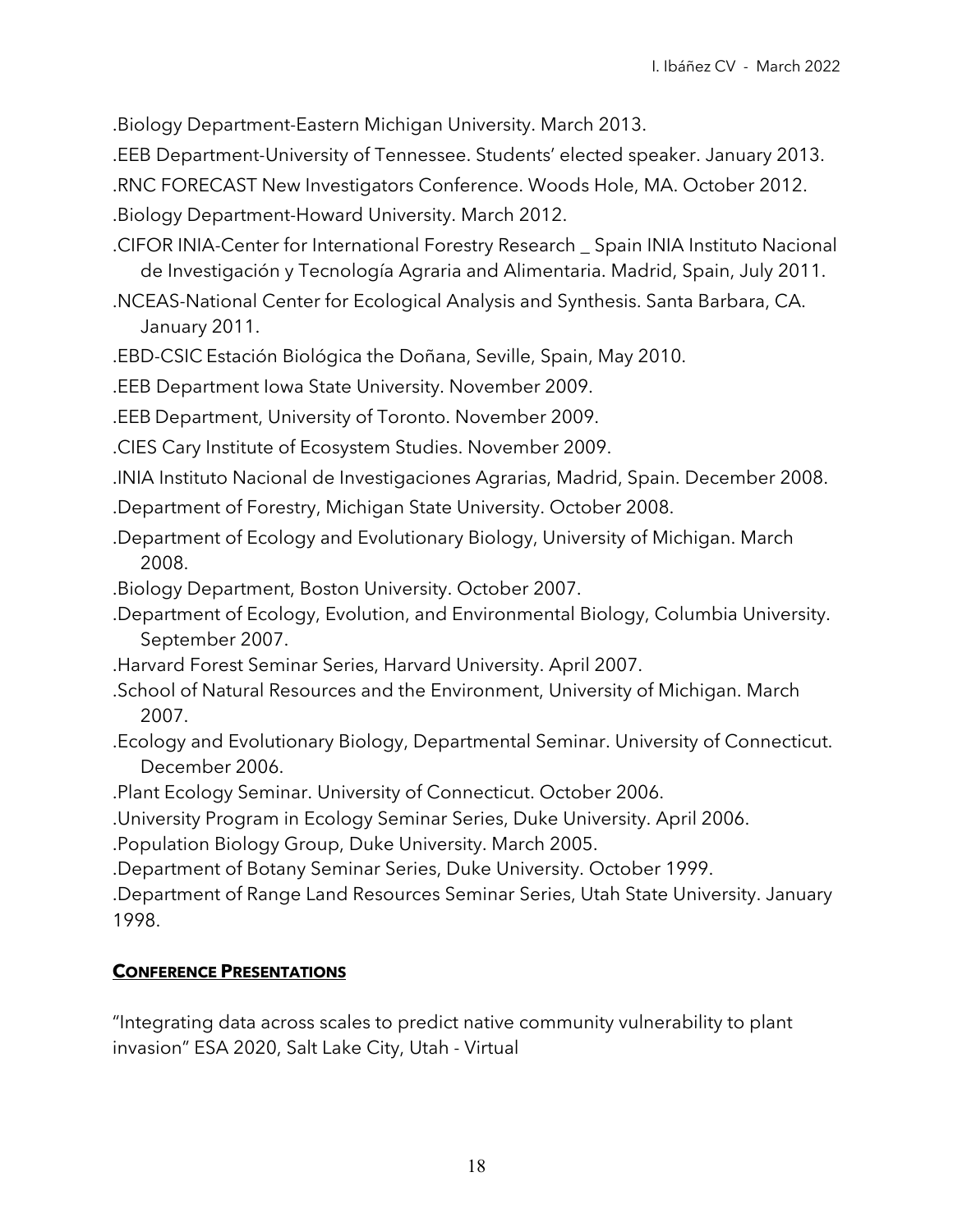"Assessing trends on tree species diversity and biomass change across humandominated tropical forests" ESA 2019, Louisville, Kentucky

"Imminent threats to forest health from insect pests and pathogens," Organized session and panel discussion, AAAS 2019, Washington D.C.

"Neighborhood effects on early survival and growth of restored woody plant communities" SERE 2018, Reykjavik, Island.

"Forecasting the impact of phenological shifts on ectotherm species" Organized oral session, ESA 2017, Portland, OR.

"Accounting for ontogenetic and population variability among tree seedlings to predict recruitment dynamics in novel environments" Organized oral session, ESA 2016, Fort Lauderdale, FL.

"Chronic nitrogen deposition alters tree allometric relationships and growth resilience to drought: Implications for biomass production and carbon storage under global change" Organized oral session, ESA 2015, Baltimore, MD.

"Integrating data sources to assess biological invasions: from individual performance to species distributions." IALE 2013, Austin, TX.

"Using effect size to assess non-native and native species sensitivity to future conditions." Organized oral session, ESA 2012, Portland, OR.

"Life on the frontier: assessing tree species competitive interactions at their migratory front." Organized oral session, ESA 2011, Austin, TX.

"Beyond their ranges, outside their niches: Assessing the adaptation and migratory potential of temperate forests to global warming." Symposium presentation (organizer). ESA 2010, Pittsburg, PA.

"Forecasting Phenology Under Global Warming." International Phenology and Climate Change Workshop, June 6, 2010. Jeju Island, South Korea.

"Plant-soil feedback effects on the colonization of tree species tracking climate change." Oral presentation. IALE 2010, Athens, GA.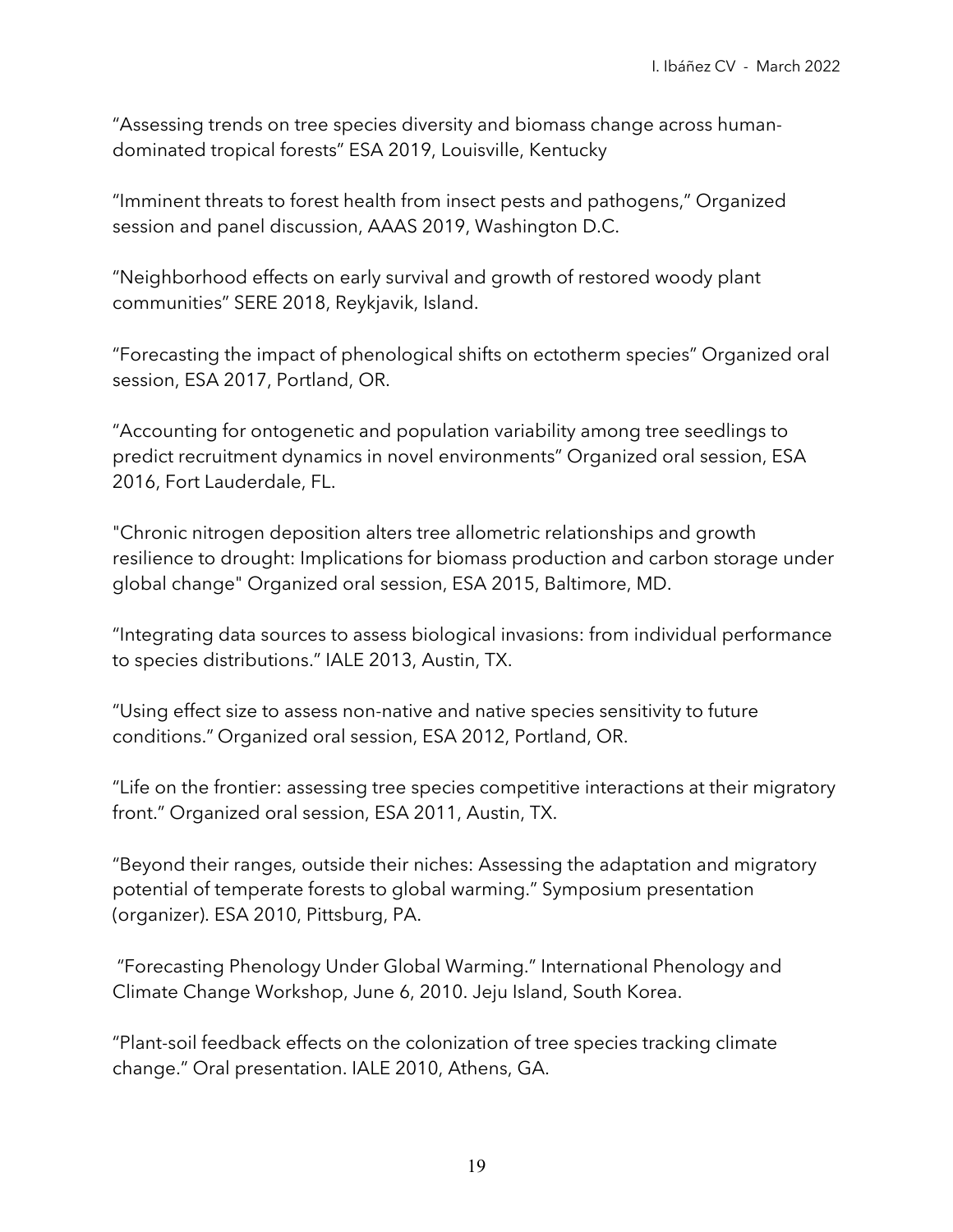"Forecasting species phenological responses to global warming". Oral presentation. IALE 2009, Snowbird, UT.

"Invasive species: Identifying hotspots and focuses of further spread." Oral presentation. ESA, 2008, Milwaukee, WI.

"Identifying focal points of invasive species spread." Oral presentation. US-IALE, 2008, Madison, WI.

"Spatio-temporal mismatches in species responses to climate change." Poster presentation. NSF Workshop on Data-Model Assimilation, October 2007, Norman, OK.

"Challenges of modeling invasive species spread." Oral presentation. Ecological Society of America, 2007. San Jose, CA.

"Modeling patterns of future plant invasions in the New England region." Oral presentation. Colonization versus Invasion. Ascona, Switzerland. February 2007.

"Predicting tree seedling recruitment of resident and potential immigrant species under climate change." Oral presentation. Ecological Society of America, 2005. Montreal, Canada.

"Interannual variability and tree species recruitment. Implications under global change." Poster presentation. Winemiller Symposium, 2004. Columbia, MO.

"Regional and temporal variability on habitat suitability for seedling establishment." Poster presentation. ESA 2004. Portland, OR.

"Role of climatic variability on tree species recruitment." Poster presentation. ESA, 2003. Savanna, GA.

"Role of environmental gradients on tree species recruitment. Comparisons within and between sites." Poster presentation. ESA, 2002. Tucson, AZ.

"The role of seed fall patterns vs environmental resources in the spatial distribution of tree seedlings." Poster presentation. ESA, 2001. Madison, WI.